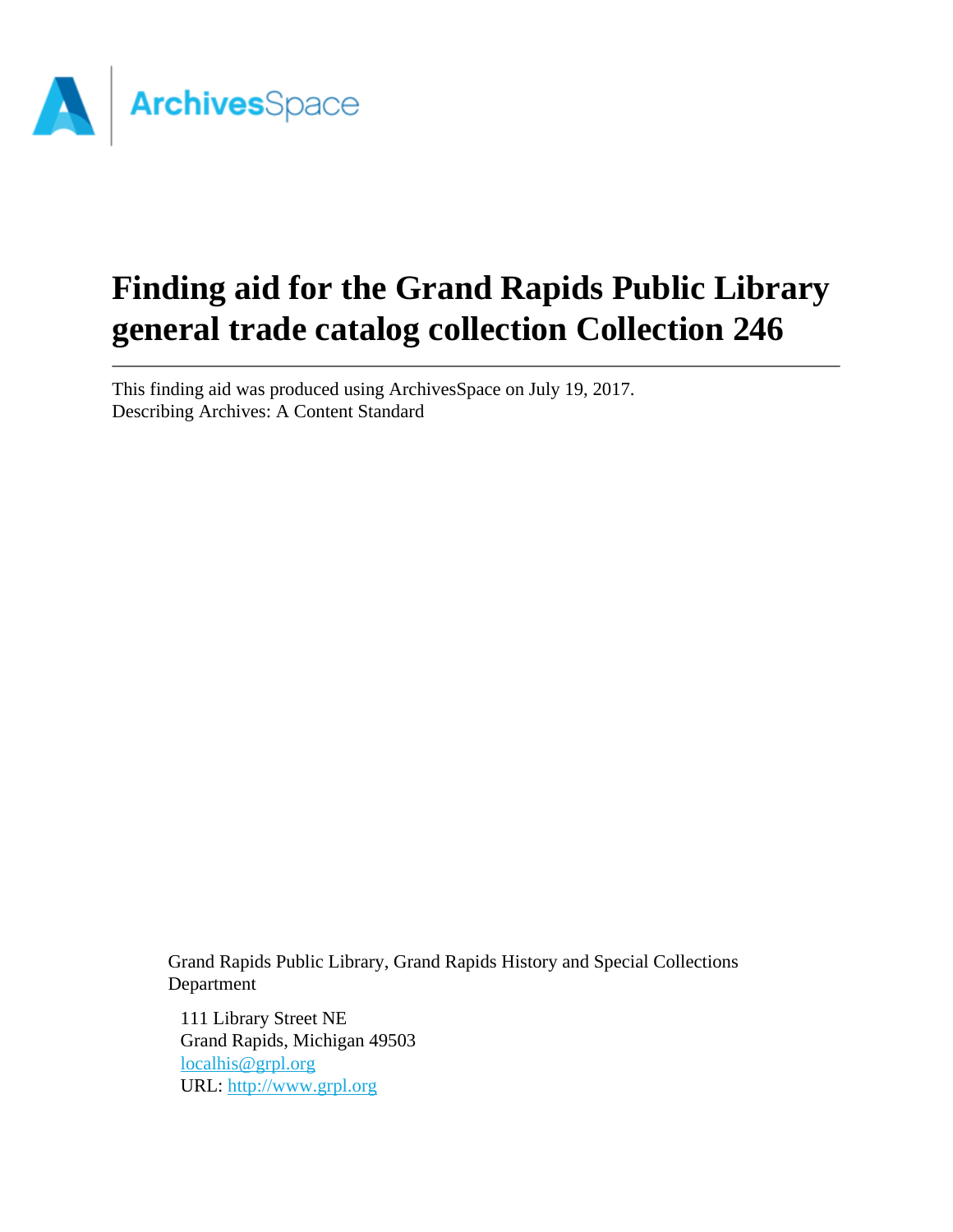# <span id="page-1-0"></span>**Table of Contents**

| Barclay, Ayers, & Bertsch Co, since 1875: 321-232 Bond Ave NW, Grand Rapids  12 |    |
|---------------------------------------------------------------------------------|----|
|                                                                                 |    |
|                                                                                 |    |
|                                                                                 |    |
|                                                                                 |    |
|                                                                                 |    |
|                                                                                 | 13 |
|                                                                                 |    |
|                                                                                 |    |
|                                                                                 |    |
|                                                                                 |    |
|                                                                                 |    |
|                                                                                 |    |
|                                                                                 |    |
|                                                                                 |    |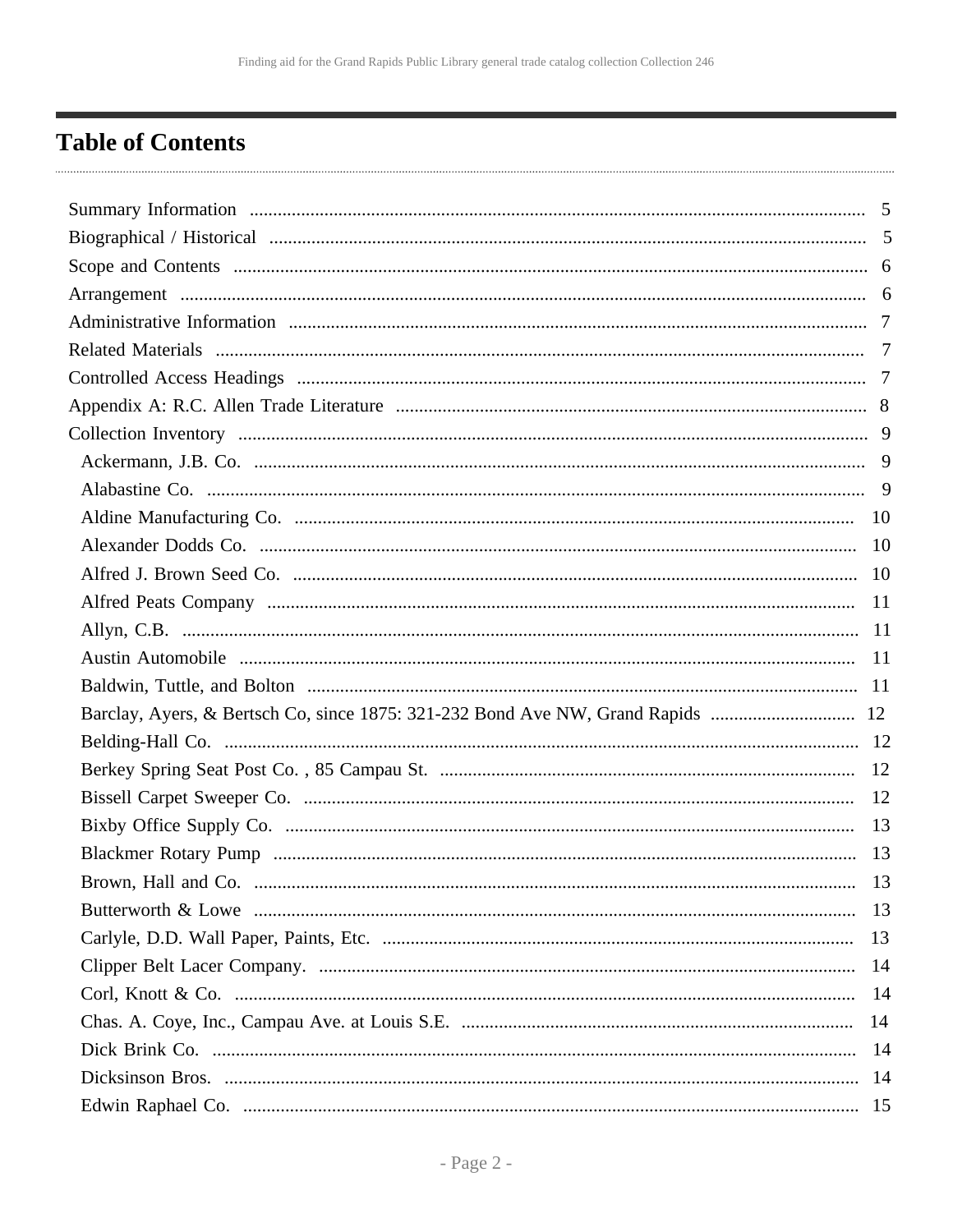| Goshen Sweeper Co., successor to the Goshen Sweeper & Wringer Co. of Goshen, Ind.  16 |  |
|---------------------------------------------------------------------------------------|--|
|                                                                                       |  |
|                                                                                       |  |
|                                                                                       |  |
|                                                                                       |  |
|                                                                                       |  |
|                                                                                       |  |
|                                                                                       |  |
|                                                                                       |  |
|                                                                                       |  |
|                                                                                       |  |
|                                                                                       |  |
|                                                                                       |  |
|                                                                                       |  |
|                                                                                       |  |
|                                                                                       |  |
|                                                                                       |  |
|                                                                                       |  |
|                                                                                       |  |
|                                                                                       |  |
|                                                                                       |  |
|                                                                                       |  |
|                                                                                       |  |
|                                                                                       |  |
|                                                                                       |  |
|                                                                                       |  |
|                                                                                       |  |
|                                                                                       |  |
|                                                                                       |  |
|                                                                                       |  |
|                                                                                       |  |
|                                                                                       |  |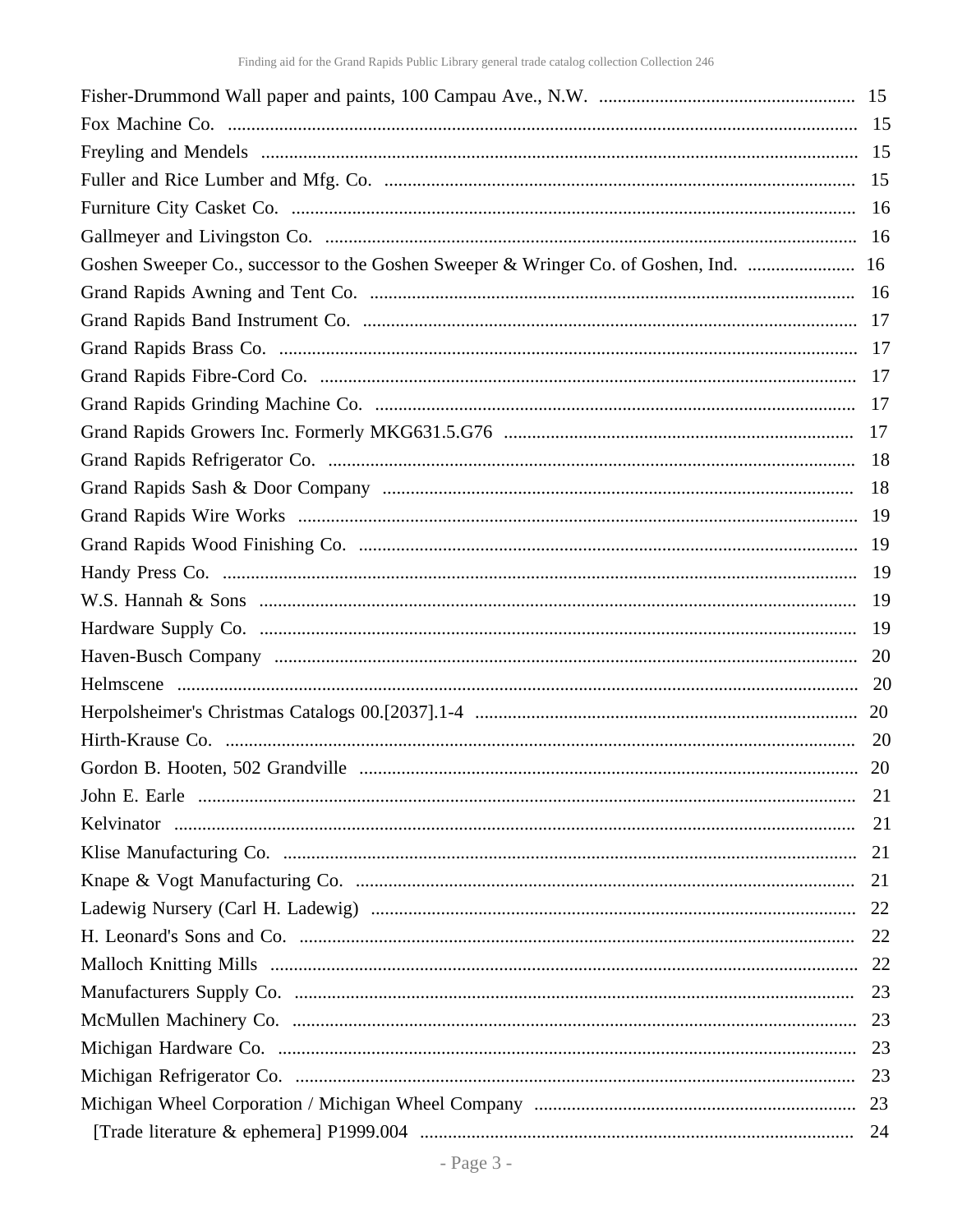|                                                                                    | 24 |
|------------------------------------------------------------------------------------|----|
|                                                                                    |    |
|                                                                                    |    |
|                                                                                    |    |
|                                                                                    |    |
|                                                                                    |    |
|                                                                                    | 26 |
|                                                                                    |    |
|                                                                                    | 26 |
|                                                                                    |    |
|                                                                                    |    |
|                                                                                    |    |
|                                                                                    |    |
|                                                                                    |    |
|                                                                                    |    |
|                                                                                    | 28 |
|                                                                                    |    |
| Strawberry Acres Arthur L. Watson Nurseries at Strawberry Acres, Wyoming Park.  28 |    |
|                                                                                    |    |
|                                                                                    |    |
|                                                                                    |    |
|                                                                                    | 29 |
|                                                                                    | 29 |
|                                                                                    |    |
|                                                                                    | 30 |
|                                                                                    | 30 |
|                                                                                    | 30 |
|                                                                                    | 31 |
|                                                                                    |    |
|                                                                                    |    |
|                                                                                    |    |
|                                                                                    |    |
|                                                                                    | 32 |
|                                                                                    |    |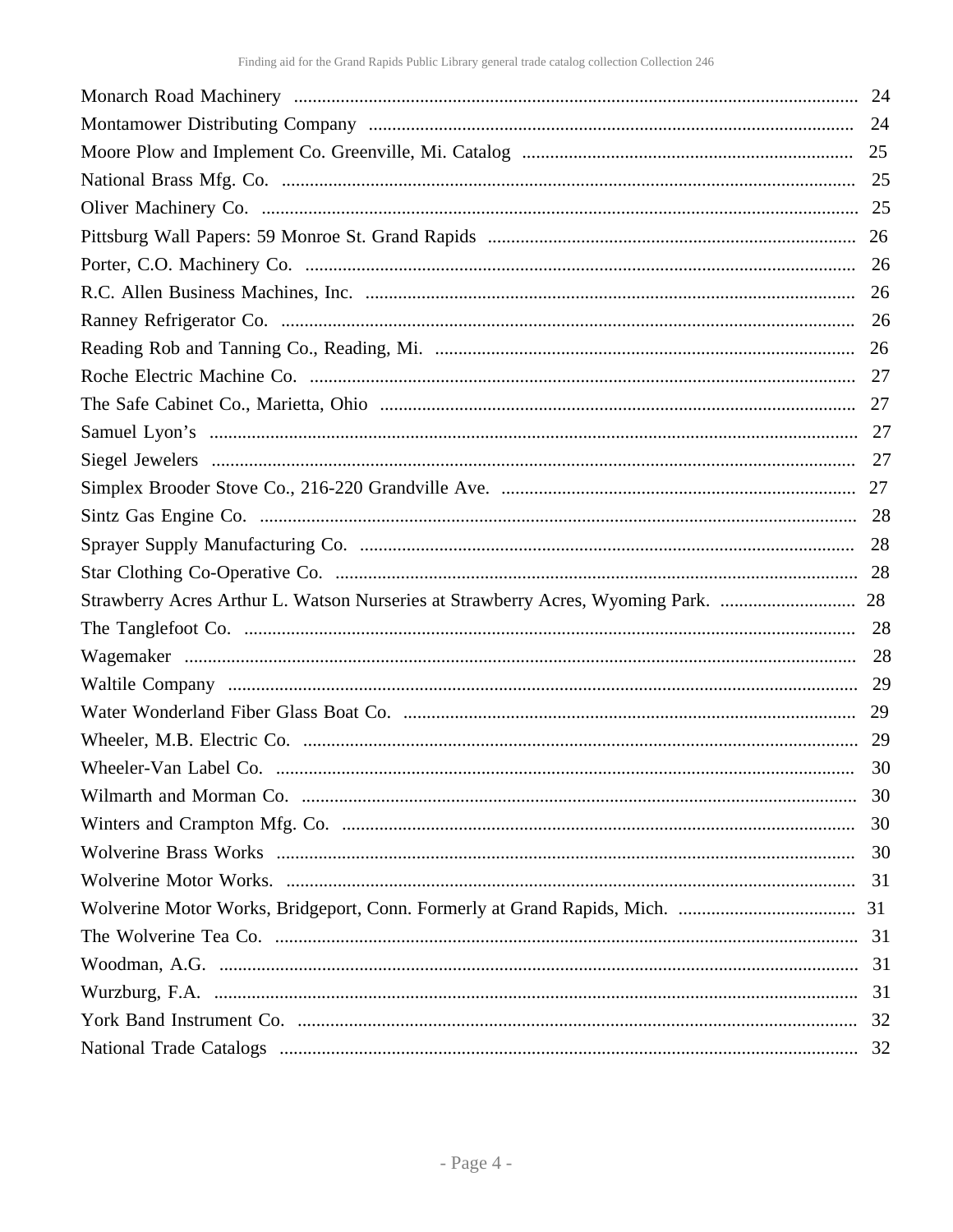# <span id="page-4-0"></span>**Summary Information**

| <b>Repository:</b><br><b>Title:</b> | Grand Rapids Public Library, Grand Rapids History and Special<br><b>Collections Department</b><br>Grand Rapids Public Library general trade catalog collection                                                                                                                                                                     |
|-------------------------------------|------------------------------------------------------------------------------------------------------------------------------------------------------------------------------------------------------------------------------------------------------------------------------------------------------------------------------------|
|                                     |                                                                                                                                                                                                                                                                                                                                    |
| ID:                                 | Collection 246                                                                                                                                                                                                                                                                                                                     |
| Date [inclusive]:                   | circa 1887 to present                                                                                                                                                                                                                                                                                                              |
| <b>Physical Description:</b>        | 7.5 Linear Feet 14 boxes                                                                                                                                                                                                                                                                                                           |
| Language of the<br><b>Material:</b> | English                                                                                                                                                                                                                                                                                                                            |
| Abstract:                           | This collection contains trade publications primarily for Grand<br>Rapids, Michigan businesses but also for select Michigan and national<br>companies. Publication forms include illustrated catalogs, product lists,<br>brochures and pamphlets. Also included are department store catalogs,<br>such as Sears or Herpolsheimers. |

**^** [Return to Table of Contents](#page-1-0)

# <span id="page-4-1"></span>**Biographical / Historical**

During the nineteenth century, the United States shifted production focus from agriculture to industry, which has been termed Industrialization. With the emergence of a labor class in this country a new consumer market was created. As the nineteenth century progressed, more people were able to enjoy recreational activities and luxuries before reserved for only the wealthy. Industrialization also changed the face of the consumer market with the introduction of different products and, subsequently, a different approach to advertising. Primary industries, such as railroads, along with their supporting industries, such as machine shops (to make the parts for the railroad industry), produced trade catalogs to market products. These catalogs were directed at both the residential and commercial markets.

A trade catalog, as defined by the Harvard School of Business, is "a multi-paged listing of manufactured or produced items offered for sale by stock number or specific name." These catalogs allowed both the business manager and the household consumer to purchase items with the knowledge of what they were going to receive. While trade catalogs are still used today, this method of advertising and sales reached its peak during the late nineteenth and early twentieth centuries, before other mediums, such as radio and later television, became more efficient means of marketing.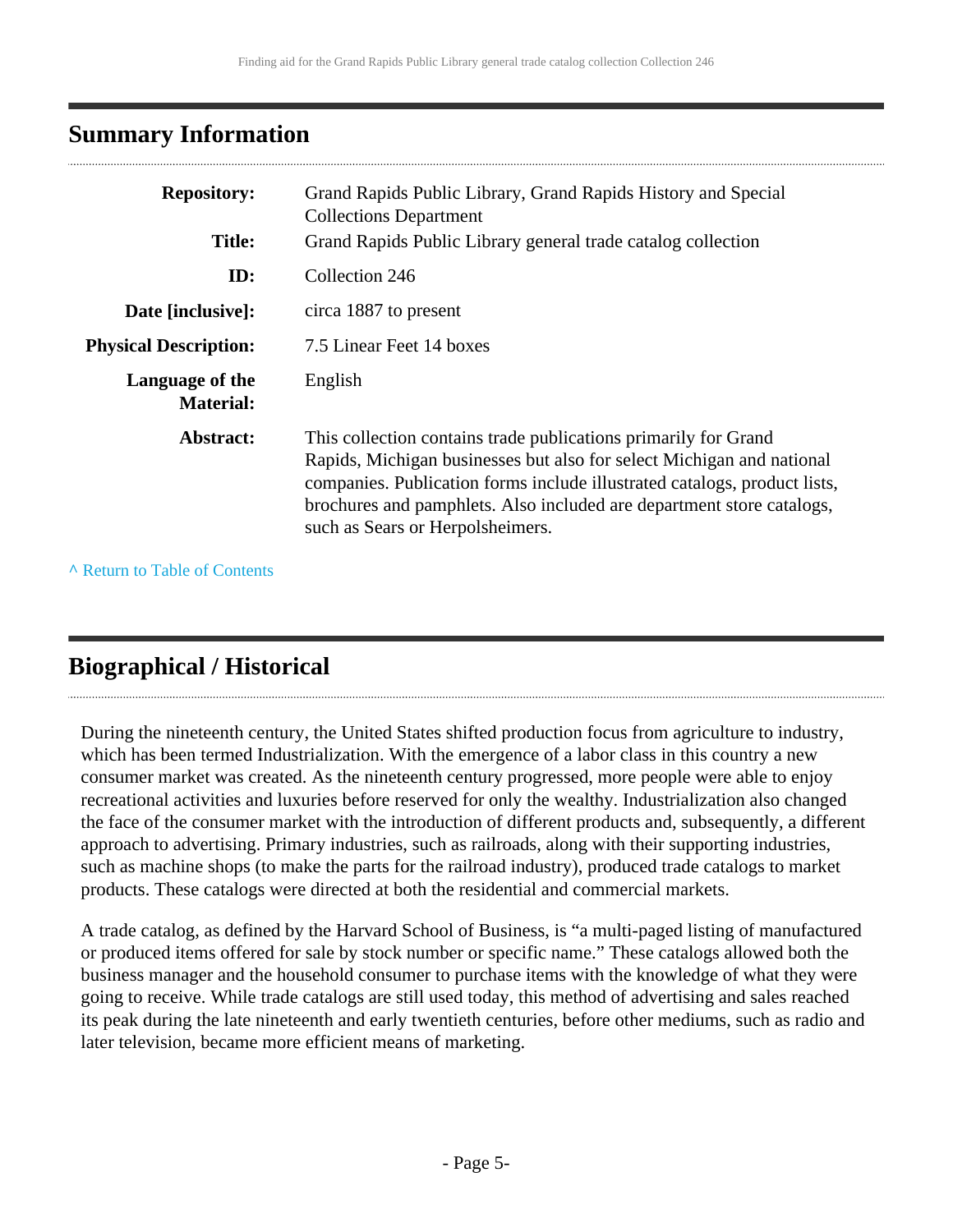Industries producing such products as wood-working machinery, metal-working machinery, boats, automobiles, and carriages, or various household products, issued catalogs for their consumers and store clients.

--Prepared by Tim Walsh, Intern, Aquinas College, 2001

**^** [Return to Table of Contents](#page-1-0)

# <span id="page-5-0"></span>**Scope and Contents**

Most of the collection is composed of catalogs, which include price lists, pictorial displays and item numbers. The other portion is made up of advertisements. These include complementary expense books, brochures and flyers. There are also order sheets (often included in the catalog), correspondences from within organizations and samples (such as fabric samples).

For furniture trade catalogs, see Collection 232, Grand Rapids Public Library Furniture Trade Catalog Collection.

**^** [Return to Table of Contents](#page-1-0)

### <span id="page-5-1"></span>**Arrangement**

Arrangement is alphabetical by the name of the company. Michigan and Grand Rapids catalogs are filed in one alphabetical section, with national catalogs in a separate section at the end. National catalogs are generally only retained when there is a Grand Rapids association, sometimes not obvious from the general description.

Following the local historical practices of this department, names beginning with personal initials are most often filed by the surname. For example, J.B. Ackerman Co., is filed as Ackerman, J.B., Co. Also, some first names are often ignored, filing instead under the surname. Cross-references may be given where companies may be referred to by more than one name.

Multiple items for one company are arranged chronologically, with "ca." date items in approximate order, and "n.d." items at the end.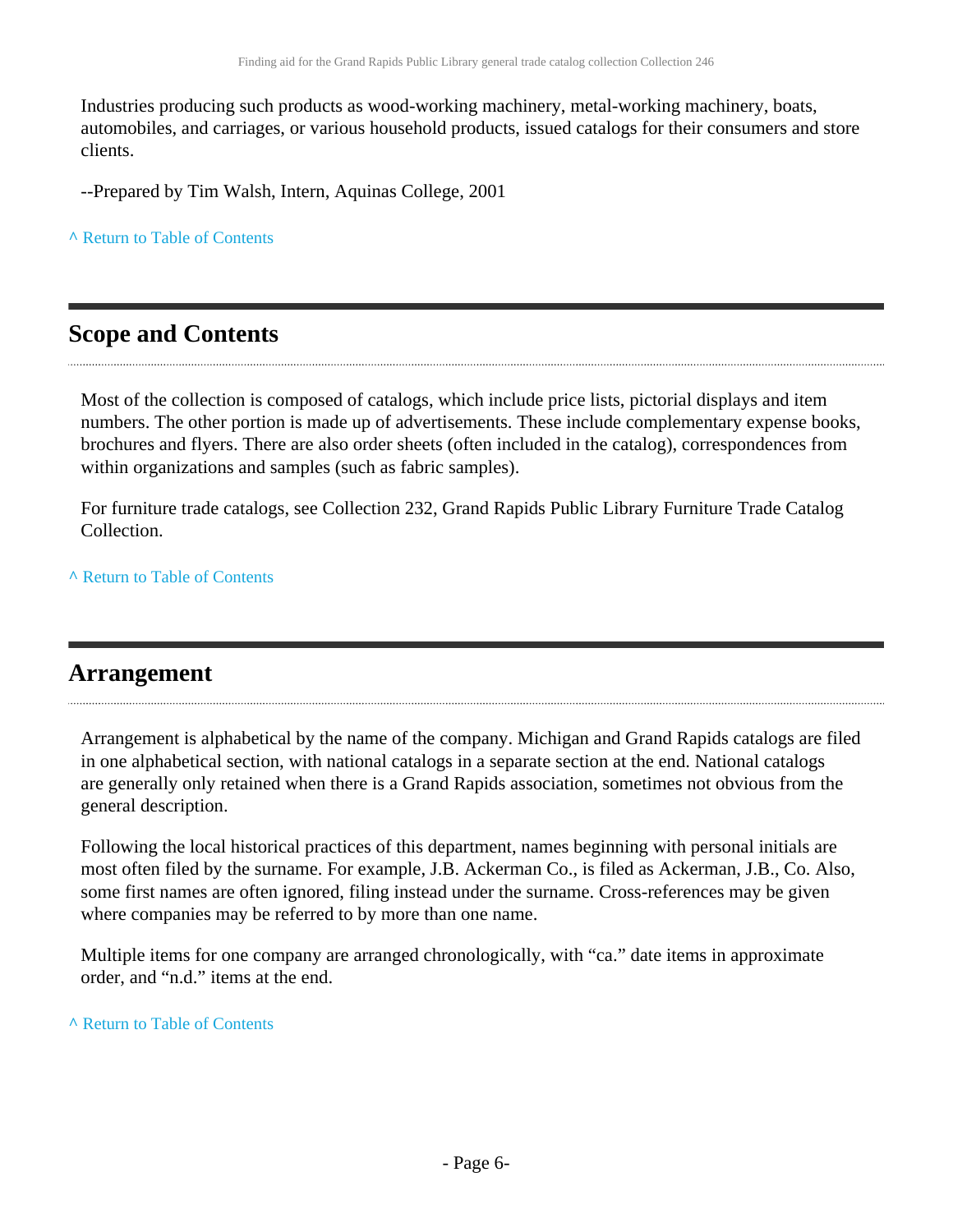# <span id="page-6-0"></span>**Administrative Information**

### **Publication Statement**

Grand Rapids Public Library, Grand Rapids History and Special Collections Department

111 Library Street NE Grand Rapids, Michigan 49503 [localhis@grpl.org](mailto:localhis@grpl.org) URL:<http://www.grpl.org>

**^** [Return to Table of Contents](#page-1-0)

# <span id="page-6-1"></span>**Related Materials**

### **Related Materials**

- Coll. 170, Wolverine Brass Co. Includes catalogs from the company.
- Coll. 232, GRPL Furniture Trade Catalog Collection
- Coll. 216, GRPL Ephemera Collection
- Coll. 046, Chamber of Commerce Coll.

### **^** [Return to Table of Contents](#page-1-0)

# <span id="page-6-2"></span>**Controlled Access Headings**

- Grand Rapids (Mich.) -- History
- Business Enterprises -- Michigan -- Grand Rapids Region
- Industries -- Michigan -- Kent County
- Stores, Retail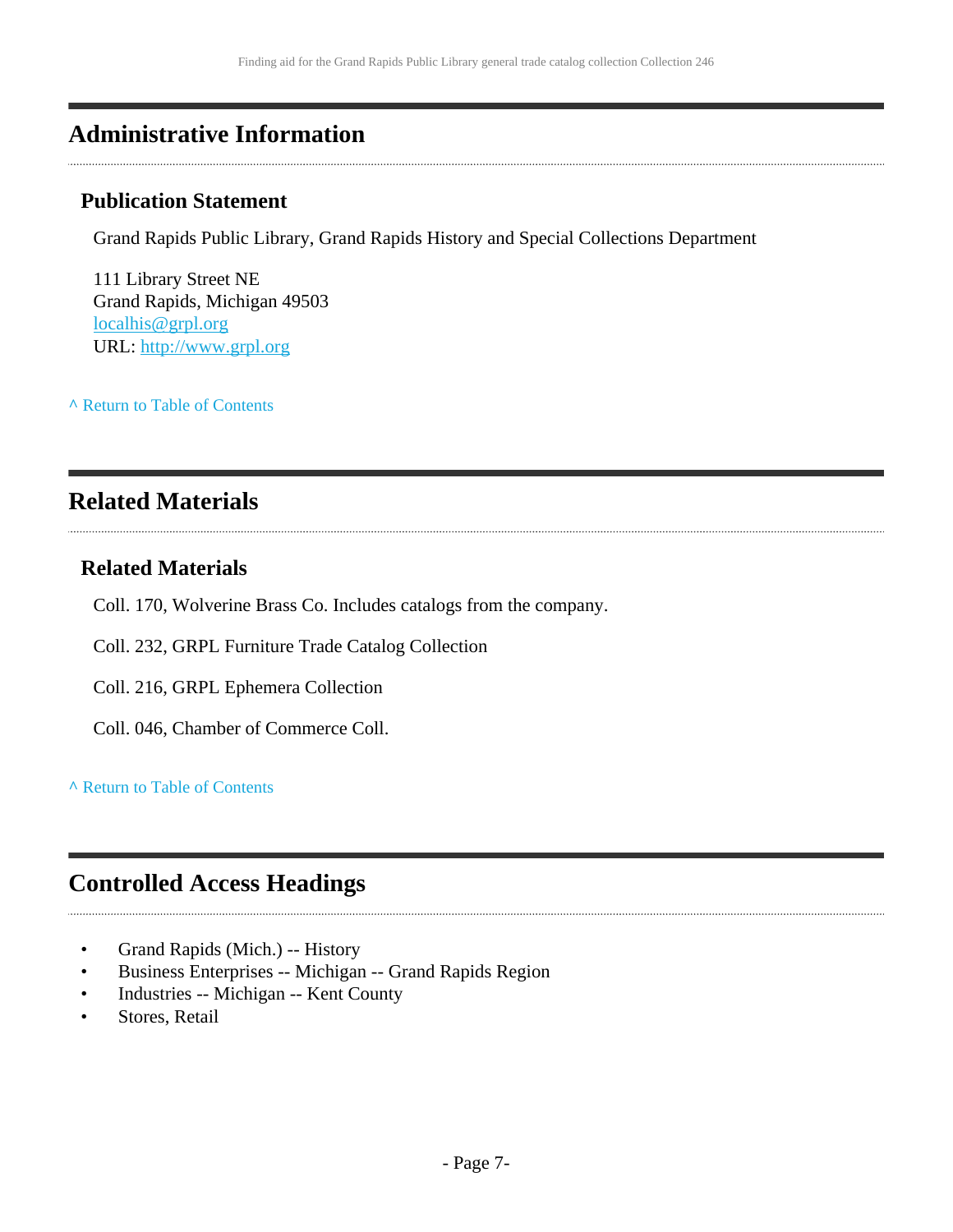# <span id="page-7-0"></span>**Appendix A: R.C. Allen Trade Literature**

Safes and Insulated Files

Note: Guardsman Safe Company literature has the address: 1126 Franville Ave., Chicago 40, Illinois.

Loose items

- 1. Safe Order card
- 2. Military line. Price List. Oct. 1, 1955
- 3. Military Line. Price List. Sept. 1, 1954
- 4. Guardsman Line. Price List. Oct. 1, 1955
- 5. Guardsman. Vault Doors. Description (2 copies)
- 6. Guardsman. Vault Doors. Guardsman Underwriter's 2-hour label ...
- 7. Guardsman Safe Co. Money Chest Protection. (2 copies)
- 8. Guardsman Safe Co. Now The 70% (3 copies)
- 9. Guardsman Safe Co. 4-Hours Safe by Guardsman

Items attached in folder. Guardsman.

- 10. Privateer Chestable
- 11. Personal Safes
- 12. Bank Equipment
- 13. Night Depositories
- 14. Price List, Oct. 1, 1955
- 15. Flame Guardsman
- 16. Four Hour safes / 4 hour safes
- 17. Two hour safes / 2 hour safes
- 18. 1 hours C T-20 Underwriters (3 sheets)
- 19. Safe Interior Information (2 sheets)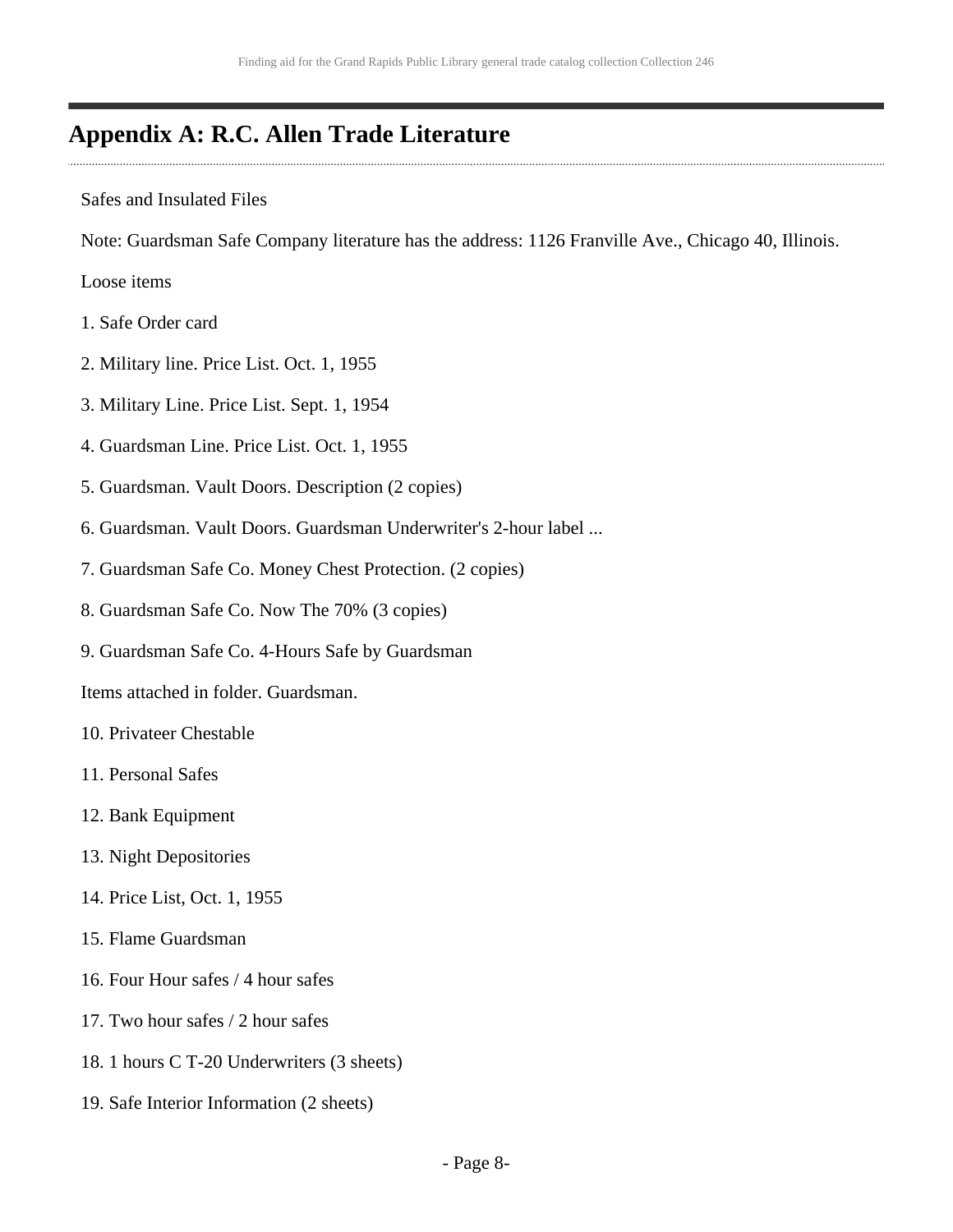- 20. Guardsman Underwriter's label 6-hour non-grout vault door no. 7832-6
- 21. Guardsman Underwriter's label 6-hour non-grout vault door no. 7832-4
- 22. Guardsman Underwriter's 2-hour label ...
- 23. Guardsman Underwriter's 1-hour label ...
- 24. Guardsman Insulated Record Room Door 7832 ½
- 25. Vault Doors. Description. (dup. Of loose items)
- 26. Money Chests (5 sheets)
- 27. Low Cost Money Chests
- 28. Drivers' Hopper Depositories
- 29. Super Market Chest

Items attached in folder. Military line.

- 30. General flyer.
- 31. Price list. Sept. 15, 1955.
- **^** [Return to Table of Contents](#page-1-0)

# <span id="page-8-0"></span>**Collection Inventory**

### <span id="page-8-1"></span>**Ackermann, J.B. Co.**

| <b>Title/Description</b>                                                  | <b>Instances</b> |          |
|---------------------------------------------------------------------------|------------------|----------|
| Ackermann, J.B. Co. "Rapid Floor Scraper" [flyer] n.d. 00.<br>$[2035]$ .1 | Box 1            | folder 1 |

#### **^** [Return to Table of Contents](#page-1-0)

### <span id="page-8-2"></span>**Alabastine Co.**

| <b>Title/Description</b>                                          | <i>Instances</i> |          |
|-------------------------------------------------------------------|------------------|----------|
| Alabastine: water color for walls: easy to mix and easy to apply. | Box 1            | folder 2 |
| N.d. [Flyer with paint chip samples] P2000.052 2/13/2002          |                  |          |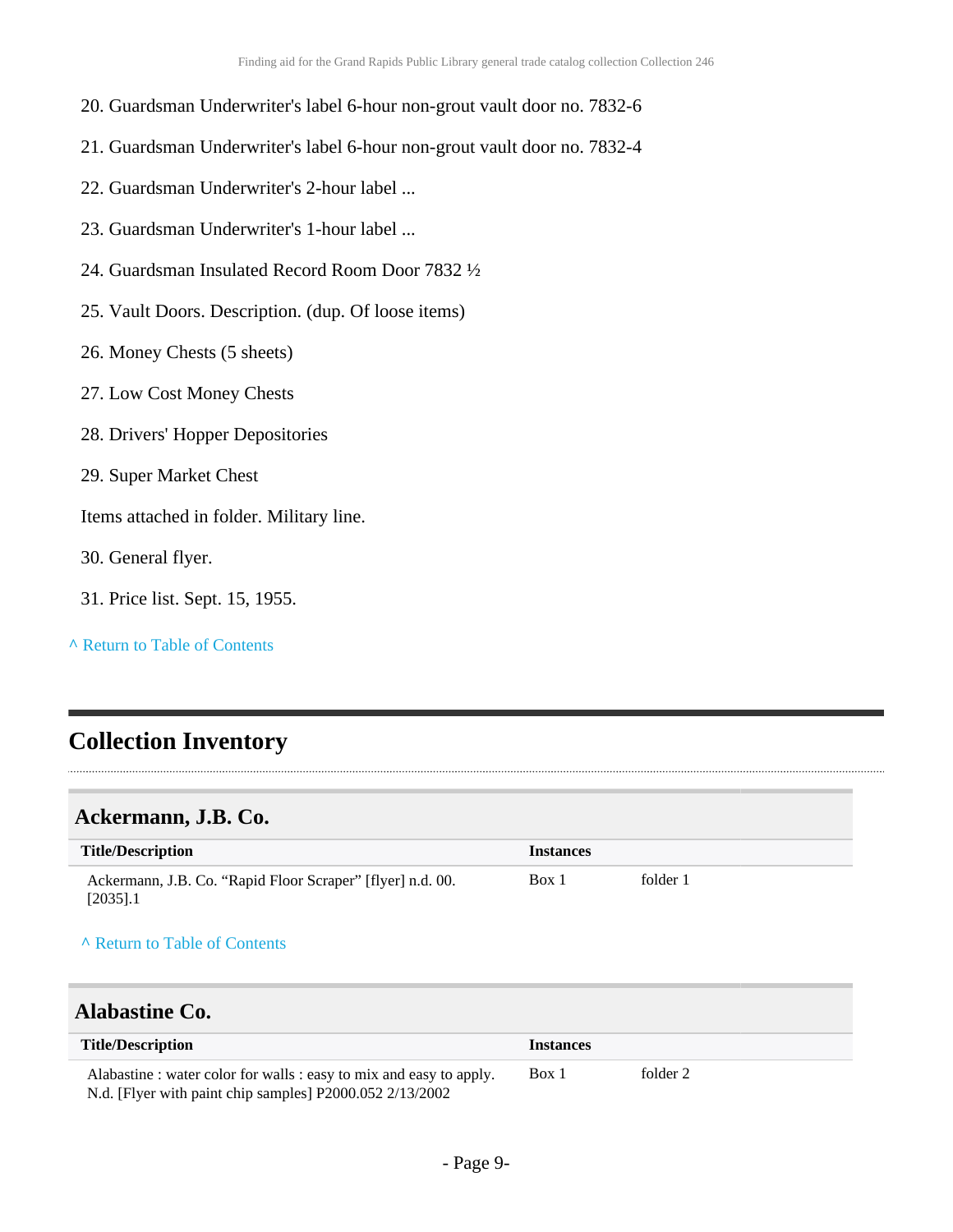| Alabastine: water color for walls: for homes, churches, schools,<br>opera houses  n.d. P2000.046                                                                                                                                                               | Box 1  | folder 3    |
|----------------------------------------------------------------------------------------------------------------------------------------------------------------------------------------------------------------------------------------------------------------|--------|-------------|
| Just a few of the New Alabastine Opaline Color Effects. c.1921.<br>00.[2080].1                                                                                                                                                                                 | Box 1  | folder 3.5  |
| Stencil catalog: showing designs and list prices for practical<br>decorators and painters. Cover title: Stencil catalog. Cut Stencils<br>for the Use of Practical Men". N.d. P2000.002                                                                         | Box 1  | folder 4    |
| The Alabastine Book: Walls and how to decorate them. N.d.<br>[booklet] 1986.326 Note: Alabastine Co. advertising, literature<br>and samples can be found numerous locations throughout the<br>location, including serials and city directories, and Coll. 216. | Box 1  | folder 4.25 |
| Alabastine: the Sanitary Wall Coating. [flyer] 1986.326                                                                                                                                                                                                        | Box 1  | folder 4.25 |
| Alabastine, instead of Kalsomine or wall paper  exactly the wall<br>color you wish. [ad fragment]. From Brush & Pail, v. 15, no. 1.<br>Jan/Feb. 1923 00.[5183].1                                                                                               | Box 10 |             |
| Alabastine Opaline Effects. n.d. Directions and numbered sample<br>sheets. P2008.107.1                                                                                                                                                                         | Box 1  |             |
| A Return to Table of Contents                                                                                                                                                                                                                                  |        |             |

# <span id="page-9-0"></span>**Aldine Manufacturing Co.**

| <b>Title/Description</b>                                                  | <b>Instances</b> |
|---------------------------------------------------------------------------|------------------|
| "The Celebrated Aldine Fire-Place" 00.[2042].1 Formerly<br>$246 - 1 - 15$ | Box 10           |

### **^** [Return to Table of Contents](#page-1-0)

### <span id="page-9-1"></span>**Alexander Dodds Co.**

| <b>Title/Description</b>                                                  | <i>Instances</i> |          |
|---------------------------------------------------------------------------|------------------|----------|
| Alexander Dodds Co. "Dodds Woodworking Machinery" n.d. 00.<br>$[2036]$ .1 | Box 1            | folder 5 |

### **^** [Return to Table of Contents](#page-1-0)

## <span id="page-9-2"></span>**Alfred J. Brown Seed Co.**

| <b>Title/Description</b>                                   | <b>Instances</b> |          |
|------------------------------------------------------------|------------------|----------|
| Alfred J. Brown Seed Co. "Garden and Flower Seed"1985.065. | Box 1            | folder 6 |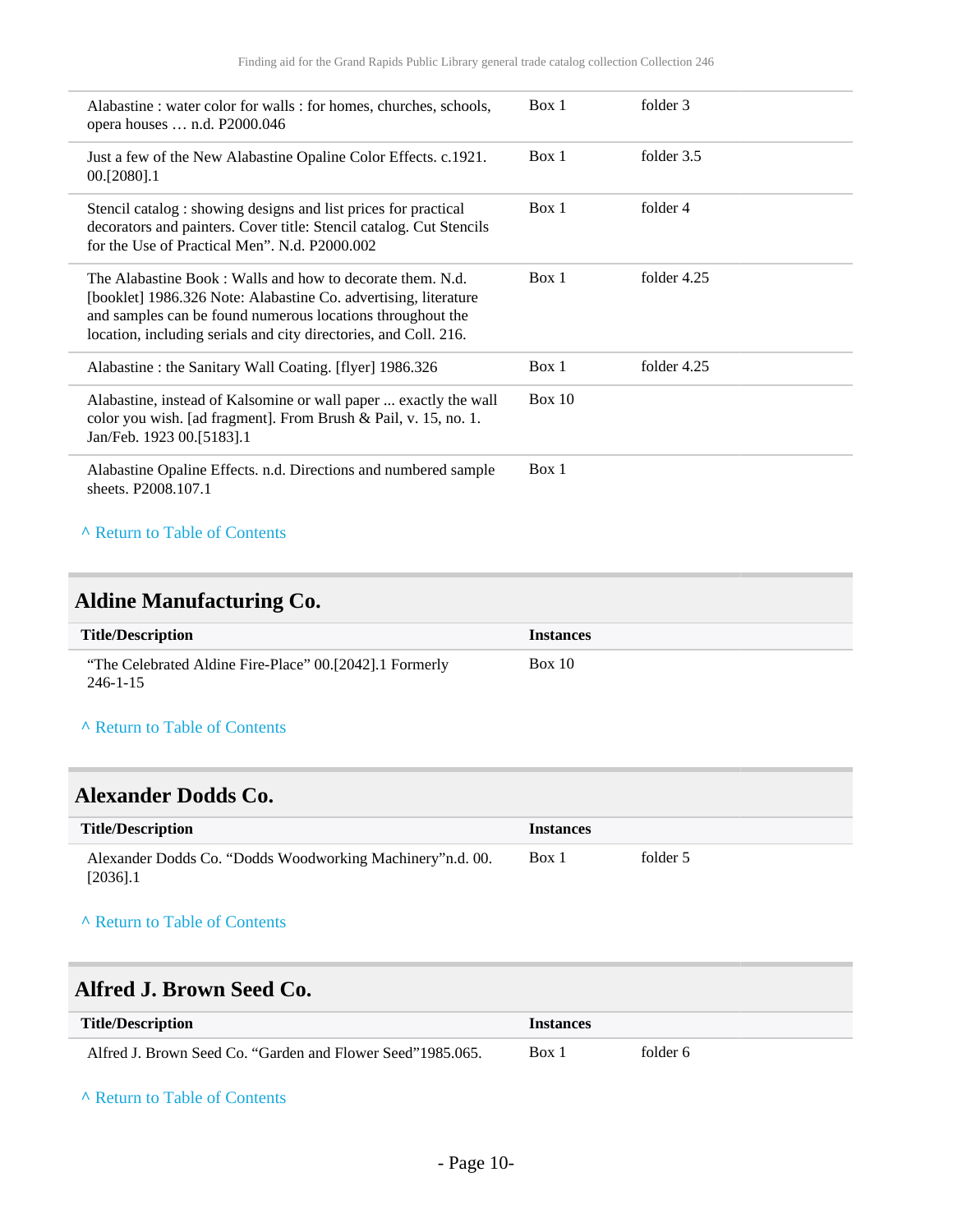## <span id="page-10-0"></span>**Alfred Peats Company**

| <b>Title/Description</b>                                                                                                                                                                                                                                                                                                           | <b>Instances</b> |           |  |
|------------------------------------------------------------------------------------------------------------------------------------------------------------------------------------------------------------------------------------------------------------------------------------------------------------------------------------|------------------|-----------|--|
| Wall Paper information: sketches, patterns. 1913. Accession<br>2017.040., 1913                                                                                                                                                                                                                                                     | Box 4            | folder 22 |  |
| $\mathbf{r}$ $\mathbf{r}$ $\mathbf{r}$ $\mathbf{r}$ $\mathbf{r}$ $\mathbf{r}$ $\mathbf{r}$ $\mathbf{r}$ $\mathbf{r}$ $\mathbf{r}$ $\mathbf{r}$ $\mathbf{r}$ $\mathbf{r}$ $\mathbf{r}$ $\mathbf{r}$ $\mathbf{r}$ $\mathbf{r}$ $\mathbf{r}$ $\mathbf{r}$ $\mathbf{r}$ $\mathbf{r}$ $\mathbf{r}$ $\mathbf{r}$ $\mathbf{r}$ $\mathbf{$ |                  |           |  |

Date [inclusive]: 1913

### **^** [Return to Table of Contents](#page-1-0)

# <span id="page-10-1"></span>**Allyn, C.B.**

| <b>Title/Description</b>                                   | <i><u><b>Instances</b></u></i> |          |
|------------------------------------------------------------|--------------------------------|----------|
| Allyn, C.B. "This Improved Measuring and Winding Machine". | Box 1                          | folder 7 |
| c.1887.[Advertisement] $P1998.005$                         |                                |          |

### **^** [Return to Table of Contents](#page-1-0)

### <span id="page-10-2"></span>**Austin Automobile**

| <b>Title/Description</b>                                                                                                                               | <i>Instances</i> |          |
|--------------------------------------------------------------------------------------------------------------------------------------------------------|------------------|----------|
| Austin Automobile Co. "Austin: The Highway King" Austin Two-<br>Speed Axle and Double Cantilever Springs. [catalog, ca. 1914]<br>P <sub>2002.012</sub> | Box 1            | folder 8 |

#### **^** [Return to Table of Contents](#page-1-0)

# <span id="page-10-3"></span>**Baldwin, Tuttle, and Bolton**

| <b>Title/Description</b>                                                                                                                                                                                                                                      | <b>Instances</b> |             |
|---------------------------------------------------------------------------------------------------------------------------------------------------------------------------------------------------------------------------------------------------------------|------------------|-------------|
| Saw Fitting Machinery and Tools : a treatise on the care of saws; a<br>book for mill managers, superintendents, foremen and saw filers /<br>Baldwin, Tuthill & Bolton. G.R. : Press of the Dean Printing &<br>Publishing Co., 1898. P2009.003 Added 2/21/2009 | Box 1            | folder 8.25 |
| B.T. & B. Saw and Knife Fitting Machinery and Tools, 1904.<br>Formerly MKG621.93.B19 00.[3199].1 11/23/2004                                                                                                                                                   | Box 1            | folder 8.5  |
| Saw and Knife Fitting Machinery and Tools, 1905. (00.[698].1<br>Formerly MKG621.93.B19)                                                                                                                                                                       | Box 1            | folder 9    |
| Saw and Knife Fitting Machinery and Tools, 1906. (00.[697].1<br>Formerly MKG621.93.B19)                                                                                                                                                                       | Box 1            | folder 10   |
| Saw and Knife Fitting Machinery and Tools, 1910. (00.[704].1)                                                                                                                                                                                                 | Box 1            | folder 11   |
| Novelties and Useful Articles by Mail OVE (P2004.046 Added<br>12/28/2004)                                                                                                                                                                                     | Box 11           |             |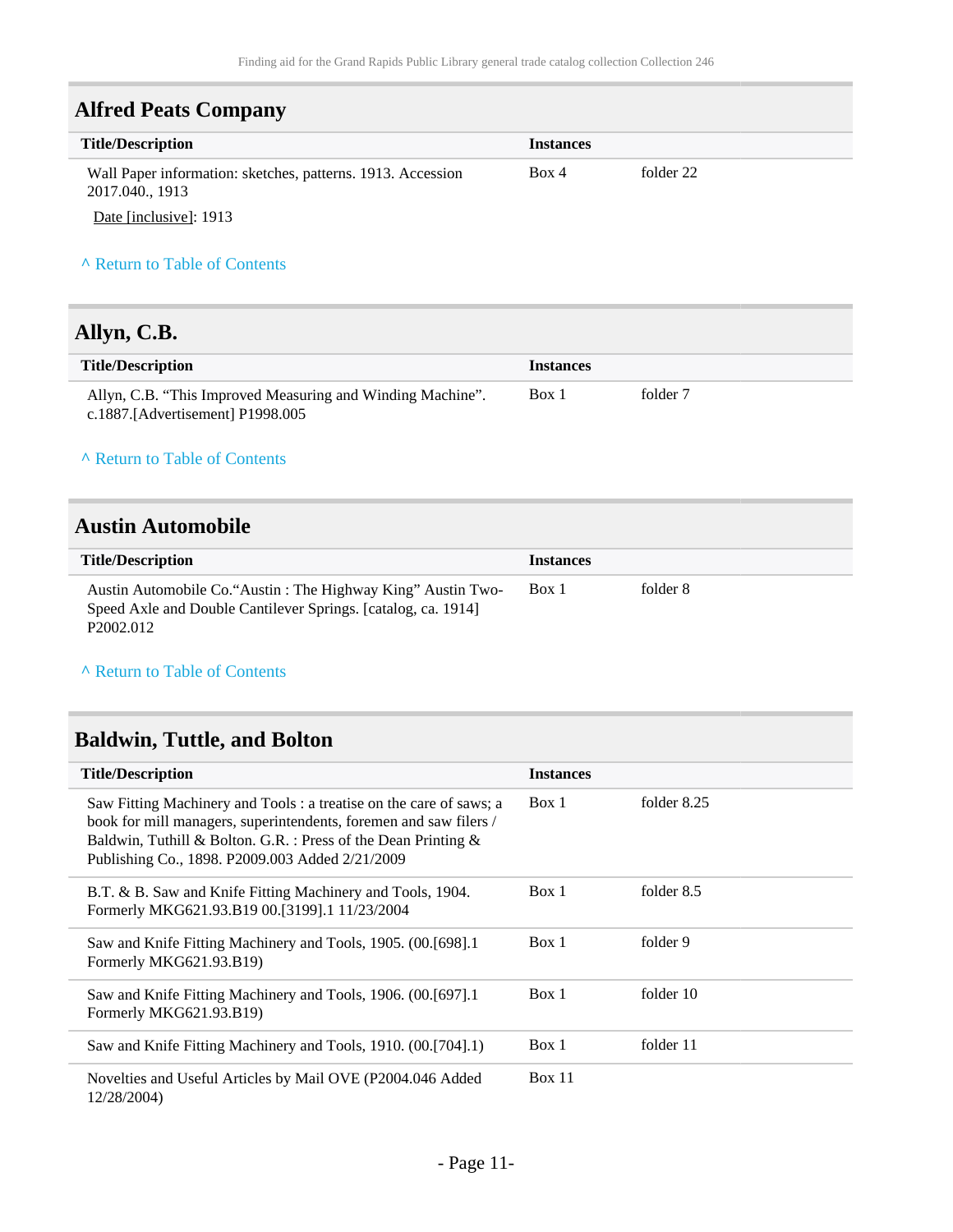# <span id="page-11-0"></span>**Barclay, Ayers, & Bertsch Co, since 1875: 321-232 Bond Ave NW, Grand Rapids**

<span id="page-11-1"></span>

| <b>Title/Description</b>                                                    | <b>Instances</b> |           |
|-----------------------------------------------------------------------------|------------------|-----------|
| Catalog 80, n.d. Black and whtie. Accession 2017.040.                       | Box 4            | folder 23 |
| A Return to Table of Contents                                               |                  |           |
| <b>Belding-Hall Co.</b>                                                     |                  |           |
| <b>Title/Description</b>                                                    | <b>Instances</b> |           |
| Notasme and Century Refrigerators, 1922.00.[684].1 Formerly<br>M683.88.B41n | Box 1            | folder 12 |
| A Return to Table of Contents                                               |                  |           |

# <span id="page-11-2"></span>**Berkey Spring Seat Post Co. , 85 Campau St.**

| <b>Title/Description</b>                                   | Instances |               |
|------------------------------------------------------------|-----------|---------------|
| Ad. Bicycle Riding is a Pleasure. March 1902, from Unknown | Box 1     | folder $12.5$ |
| source, P2008.047 Added 5/21/2008                          |           |               |

#### **^** [Return to Table of Contents](#page-1-0)

### <span id="page-11-3"></span>**Bissell Carpet Sweeper Co.**

| <b>Title/Description</b>                                                                                                                                                                                                                                                                       | <b>Instances</b> |               |
|------------------------------------------------------------------------------------------------------------------------------------------------------------------------------------------------------------------------------------------------------------------------------------------------|------------------|---------------|
| [Catalog, n.d., pre-1928] 00.[1143].1 Formerly MKG6436.B54                                                                                                                                                                                                                                     | Box 1            | folder 13     |
| 6 items identified for Bissell Carpet Sweeper Co. P2001.030                                                                                                                                                                                                                                    | Box 1            | folder 14     |
| <b>Scope and Contents</b>                                                                                                                                                                                                                                                                      |                  |               |
| Three Bissell's Fall-xmas Offer order sheets. Letter,<br>July 30, 1921 re Fall-Xmas Free Sweeper Offer. Folded<br>oversized flyer: Bissell's Fall-Xmas Offer : an old fashioned<br>proposition on carpet sweepers [graphic], 1921. Bissell Cut<br>Sheet no. 65, Aug. 1921. [Oversized folded]. |                  |               |
| 1) The Charm of New Fashions of Shades of Brown. Bissell's<br>Charm Sweeper. [flyer. 1941] 2) Order form. July 1941. Bissell<br>High-Attention Newspaper Ad Mats. Early Fall 1941. This item<br>includes the image on the cover in item 1.P2005.025.6-8 Added<br>3/29/2005                     | Box 1            | folder $14.5$ |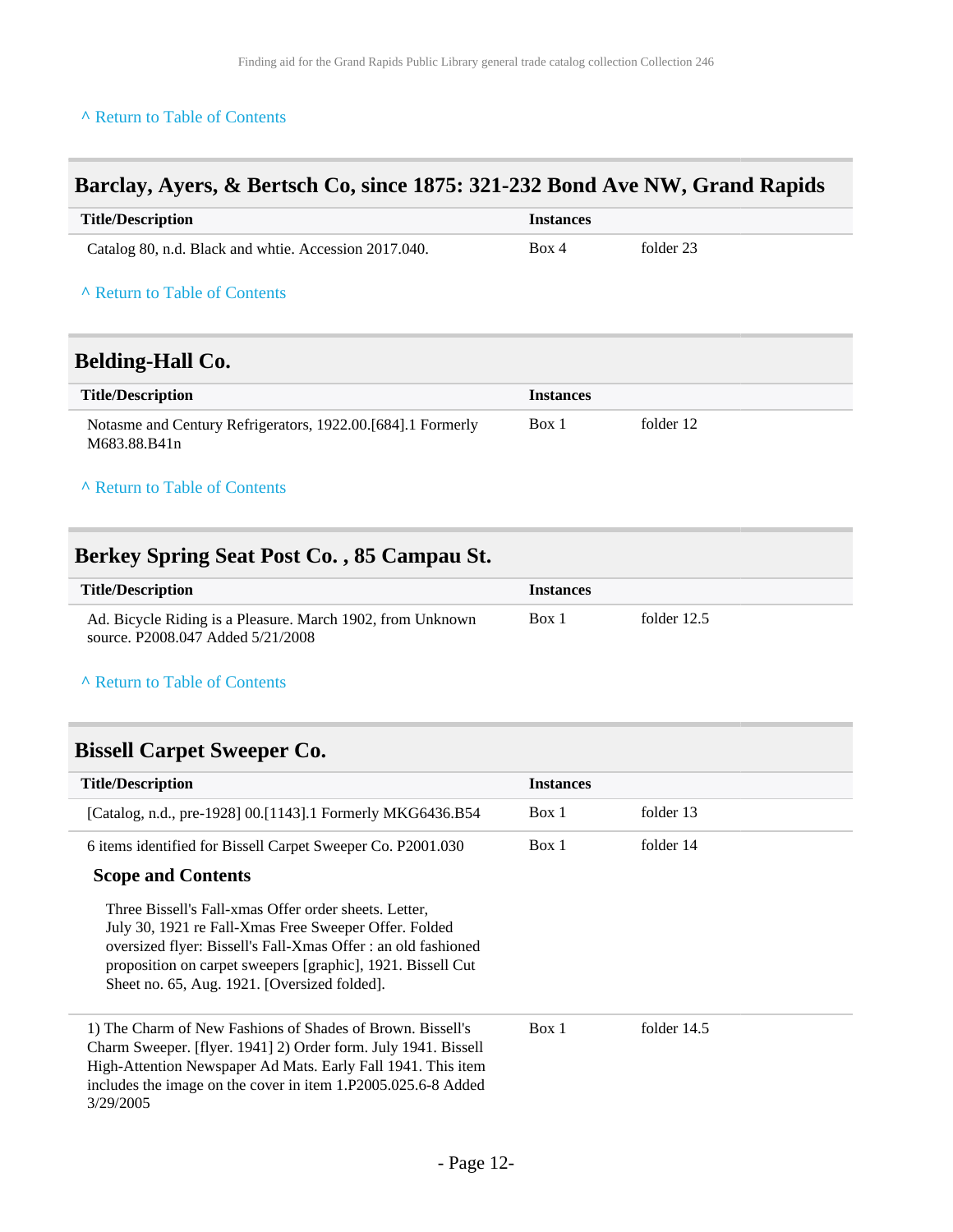<span id="page-12-1"></span><span id="page-12-0"></span>

| <b>Bixby Office Supply Co.</b>                                                                                                                                                                                                                   |                  |             |  |
|--------------------------------------------------------------------------------------------------------------------------------------------------------------------------------------------------------------------------------------------------|------------------|-------------|--|
| <b>Title/Description</b>                                                                                                                                                                                                                         | <b>Instances</b> |             |  |
| 1916 00.[623].1 Formerly M658.875.B55                                                                                                                                                                                                            | Box 2            | folder 1    |  |
| 1924 00.[623].2 Formerly M658.875.B55                                                                                                                                                                                                            | Box 2            | folder 2    |  |
| A Return to Table of Contents                                                                                                                                                                                                                    |                  |             |  |
| <b>Blackmer Rotary Pump</b>                                                                                                                                                                                                                      |                  |             |  |
| <b>Title/Description</b>                                                                                                                                                                                                                         | <b>Instances</b> |             |  |
| Blackmer Rotary Pump Catalog, 1907                                                                                                                                                                                                               | Box 2            | folder 15   |  |
| Blackmer Rotary Pump Catalog, 1929                                                                                                                                                                                                               | Box 2            | folder 16   |  |
| A Return to Table of Contents                                                                                                                                                                                                                    |                  |             |  |
| Brown, Hall and Co.                                                                                                                                                                                                                              |                  |             |  |
| <b>Title/Description</b>                                                                                                                                                                                                                         | <b>Instances</b> |             |  |
| Brown, Hall, and Co."Vehicles" 00.[695].1 Formerly<br>MKG694.B81                                                                                                                                                                                 | Box 2            | folder 3    |  |
| A Return to Table of Contents                                                                                                                                                                                                                    |                  |             |  |
| <b>Butterworth &amp; Lowe</b>                                                                                                                                                                                                                    |                  |             |  |
| <b>Title/Description</b>                                                                                                                                                                                                                         | <b>Instances</b> |             |  |
| Cars for Logging Railroads / manufactured by Butterworth &<br>Lowe. n.d. Alternative title: Improved Cars for Logging Railroads.<br>Illustrates three vehicle bases: No. 1 A. Pattern; No. 3 Pattern;<br>Pole-road car. P2009.039 Added 6/1/2009 | Box 2            | folder 3.25 |  |
| A Return to Table of Contents                                                                                                                                                                                                                    |                  |             |  |

# <span id="page-12-4"></span><span id="page-12-3"></span><span id="page-12-2"></span>**Carlyle, D.D. Wall Paper, Paints, Etc.**

| <b>Title/Description</b>                                                             | <i>Instances</i> |            |
|--------------------------------------------------------------------------------------|------------------|------------|
| "Wallpaper: The Dominating Influence in Home Decoration, 1928<br>[Samples] P2001.044 | Box 2            | folder 3.5 |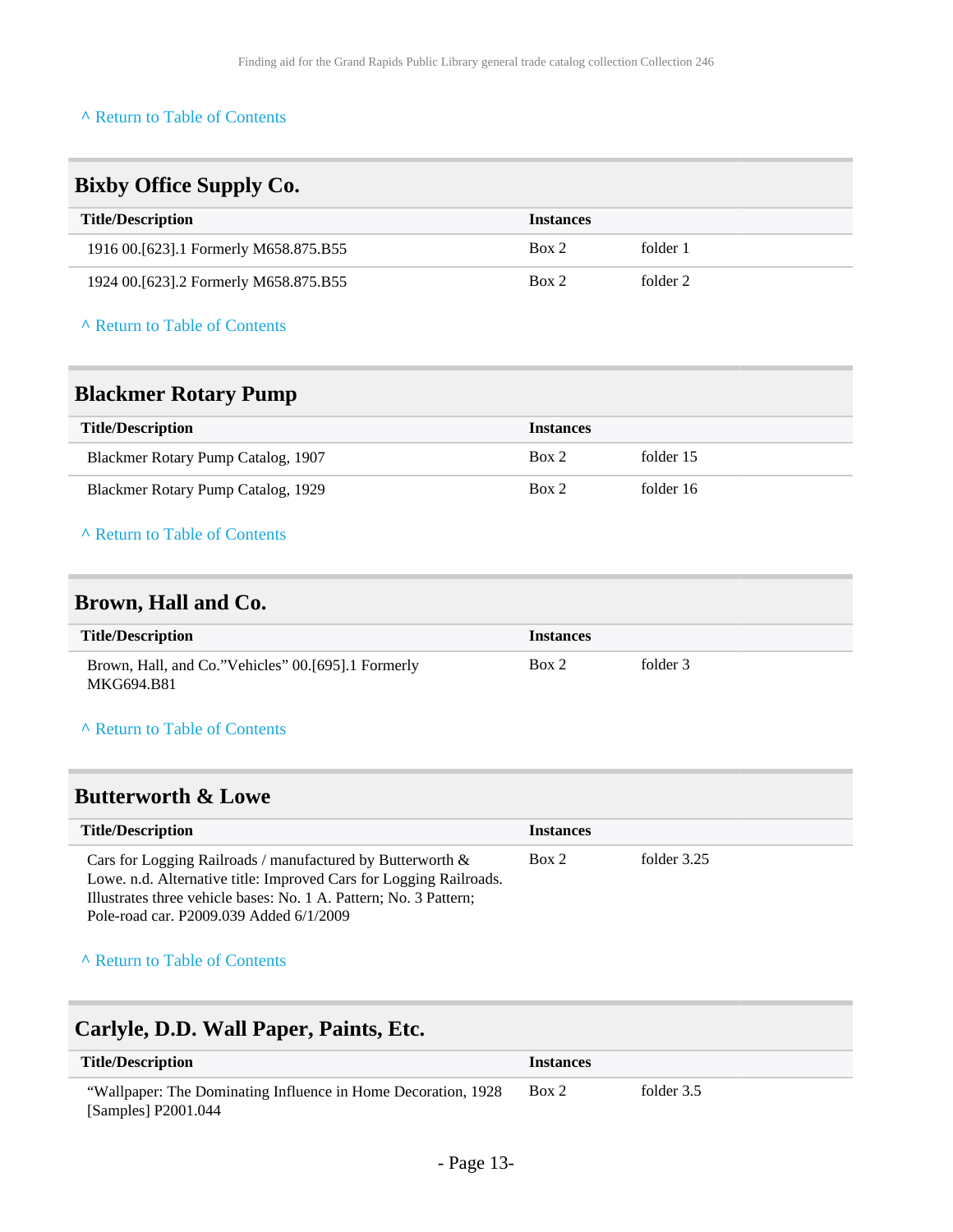<span id="page-13-0"></span>

| <b>Clipper Belt Lacer Company.</b>                                         |                  |          |  |
|----------------------------------------------------------------------------|------------------|----------|--|
| <b>Title/Description</b>                                                   | <b>Instances</b> |          |  |
| Clipper Belt Lacing. Catalog no. 22. 1925. 00.[2779].1 Added<br>11/17/2004 | Box 2            | folder 4 |  |
| A Return to Table of Contents                                              |                  |          |  |

# <span id="page-13-1"></span>**Corl, Knott & Co.**

| <b>Title/Description</b>                                     | <i>Instances</i> |          |
|--------------------------------------------------------------|------------------|----------|
| Criterion. [Millinery ; hats] Fall/Wnt. 1901/1902. P2002.011 | Box 2            | folder 5 |

### **^** [Return to Table of Contents](#page-1-0)

# <span id="page-13-2"></span>**Chas. A. Coye, Inc., Campau Ave. at Louis S.E.**

| <b>Title/Description</b>                                               | <b>Instances</b> |              |
|------------------------------------------------------------------------|------------------|--------------|
| Play Times [Tents for children & family P2008.093.1 Added<br>9/29/2008 | Box 2            | folder $5.5$ |

#### **^** [Return to Table of Contents](#page-1-0)

## <span id="page-13-3"></span>**Dick Brink Co.**

| <b>Title/Description</b>                                                                                                                                  | <b>Instances</b> |          |
|-----------------------------------------------------------------------------------------------------------------------------------------------------------|------------------|----------|
| "For Young Men and Men Who Stay Young" Fall clothing<br>catalog. Society Brand Clothes made in Chicago by Alfred Decker<br>& Cohn, c. 1914. 00. [2040]. 1 | Box 2            | folder 6 |

### **^** [Return to Table of Contents](#page-1-0)

## <span id="page-13-4"></span>**Dicksinson Bros.**

| <b>Title/Description</b>                                                                                                                                 | <b>Instances</b> |          |
|----------------------------------------------------------------------------------------------------------------------------------------------------------|------------------|----------|
| Dickinson Bros. Engravers-Printers "Vehicles" catalog of<br>samples of engravings and drawings for trade catalogs. Formerly<br>M686.2314.D56v 00.[688].1 | Box 2            | folder 7 |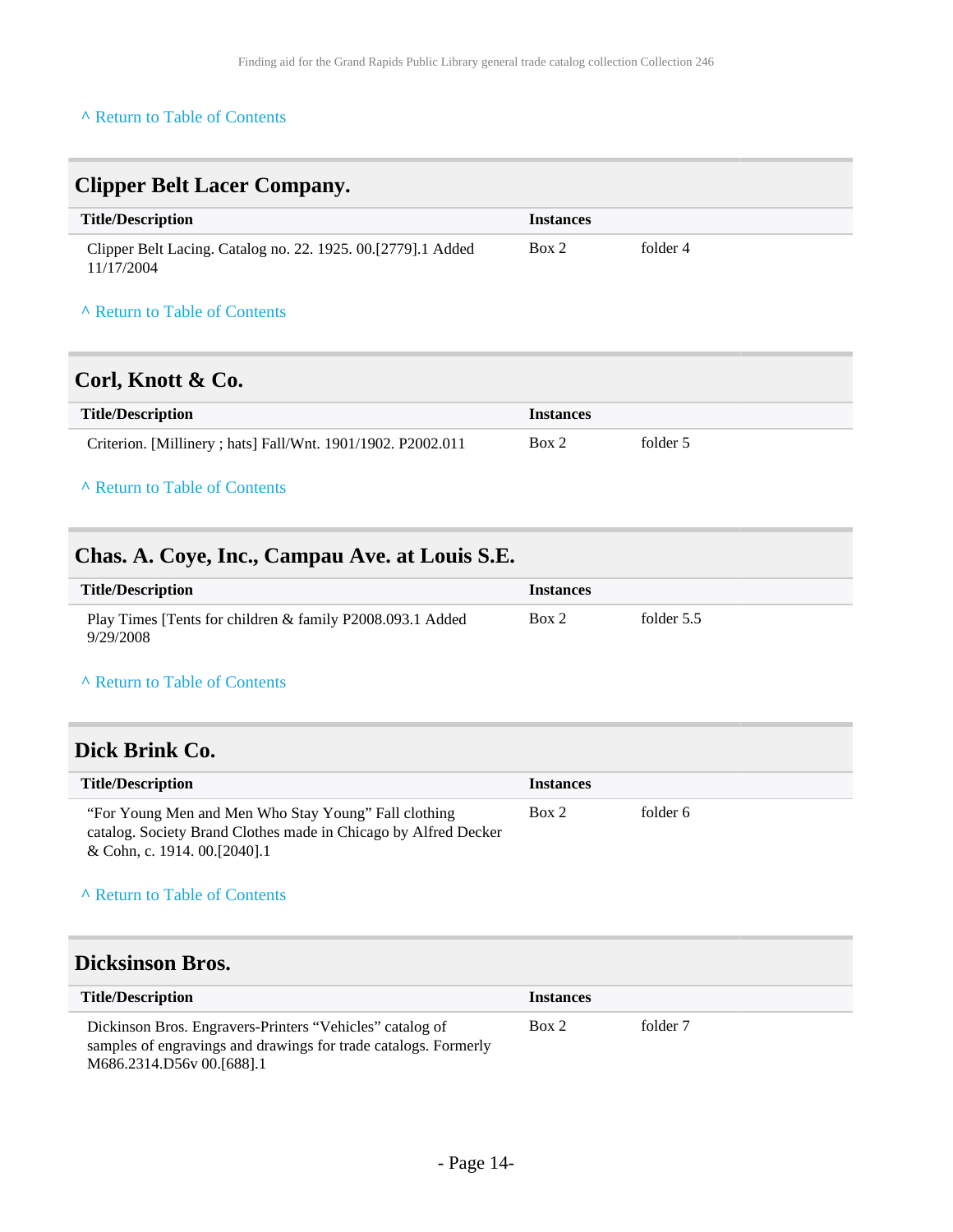<span id="page-14-0"></span>

| <b>Edwin Raphael Co.</b>                                                                                                                                        |                  |             |
|-----------------------------------------------------------------------------------------------------------------------------------------------------------------|------------------|-------------|
| <b>Title/Description</b>                                                                                                                                        | <b>Instances</b> |             |
| Edwin Raphael Co. Infinity Fabrics. Holland, Mi.: E. Raphael, c.<br>1955. (A.I.A. File No. 28-D. Infinity Fabrics Brochure no. 502)<br>P2004.033 Added 7/8/2004 | Box 2            | folder 7.25 |

### **^** [Return to Table of Contents](#page-1-0)

# <span id="page-14-1"></span>**Fisher-Drummond Wall paper and paints, 100 Campau Ave., N.W.**

| <b>Title/Description</b>                                                                                                                               | <b>Instances</b> |            |
|--------------------------------------------------------------------------------------------------------------------------------------------------------|------------------|------------|
| New Ideas in Color and Style. [small pink/gray/maroon folder<br>with about 8 wallpaper sampled stapled in a pocket inside]<br>P2004.033 Added 7/8/2004 | Box 2            | folder 7.5 |
| Fisher-Drummond, wall paper and paints; 1938 Designs & 1939<br>Designs. Accession 2017.040., 1938-1939<br>Date [inclusive]: 1938-1939                  | Box 2            | folder 17  |

#### **^** [Return to Table of Contents](#page-1-0)

## <span id="page-14-2"></span>**Fox Machine Co.**

| <b>Title/Description</b>                                                                                                      | <b>Instances</b> |            |
|-------------------------------------------------------------------------------------------------------------------------------|------------------|------------|
| Catalogue [of] High Grade Wood Working Machines and<br>Equipment. Cover: Catalog No. 44 Formerly MKG652.F83 00.<br>$[696]$ .1 | Box 2            | folder 8   |
| Fox Universal Trimmers. Catalog no. 70, n.d.                                                                                  | Box 2            | folder 8.5 |

### **^** [Return to Table of Contents](#page-1-0)

# <span id="page-14-3"></span>**Freyling and Mendels**

| Title/Description                                                 | <i>Instances</i> |          |
|-------------------------------------------------------------------|------------------|----------|
| [Landscape stock] G.R. : Jaqua Co., Printers, 1925. 00. [2039]. 1 | Box 2            | folder 9 |

### **^** [Return to Table of Contents](#page-1-0)

# <span id="page-14-4"></span>**Fuller and Rice Lumber and Mfg. Co.**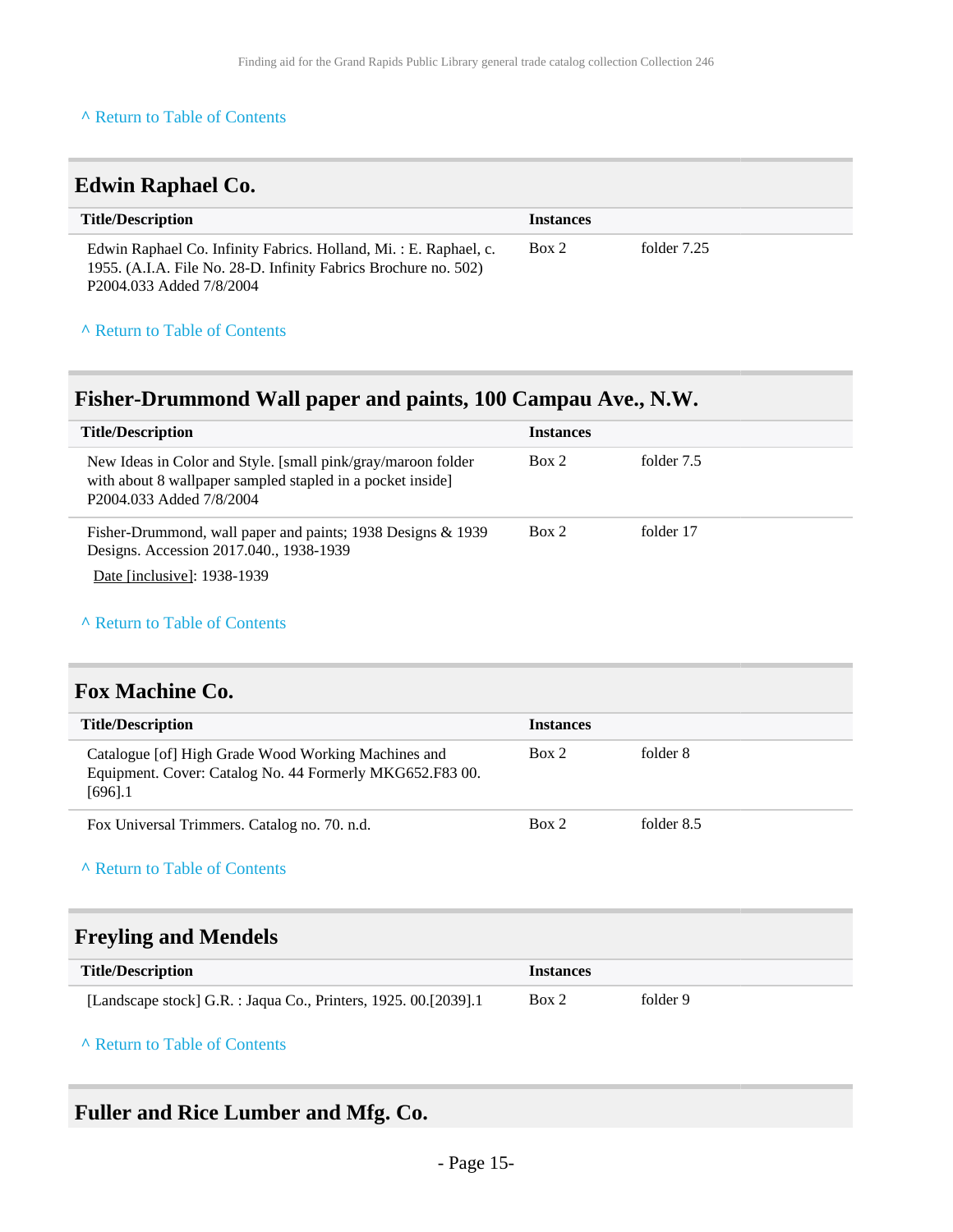| <b>Title/Description</b>                | <b>Instances</b> |           |
|-----------------------------------------|------------------|-----------|
| "Stock List" March 1, 1904. 00.[2041].1 | Box 2            | folder 10 |

# <span id="page-15-0"></span>**Furniture City Casket Co.**

| <b>Title/Description</b>                                                                                                                                                                                    | <b>Instances</b> |             |
|-------------------------------------------------------------------------------------------------------------------------------------------------------------------------------------------------------------|------------------|-------------|
| [Price list, ca. 1910] Note: This is a copy of an original list which<br>was found in the Latzek Funeral Home Records, with the entry for<br>the famous boxer Stanley Ketchel. See 157-7-6. Added 3/22/2005 | Box 2            | folder 10.5 |

### **^** [Return to Table of Contents](#page-1-0)

# <span id="page-15-1"></span>**Gallmeyer and Livingston Co.**

| <b>Title/Description</b>                                                                                                                                                                                         | <b>Instances</b> |           |
|------------------------------------------------------------------------------------------------------------------------------------------------------------------------------------------------------------------|------------------|-----------|
| Grand Rapids Tap and Drill Grinders catalog, n.d. Has sticker on<br>cover: For sale by Oatis-Booth Machinery Co., Indianapolis, Ind.<br>2000.072 Manufactured by Gallmeyer & Livingston Co., G.R.<br>$[5-1-29!]$ | Box 2            | folder 11 |
| c. 1 00. [709]. 1 Formerly MKG691.92. G13                                                                                                                                                                        | Box 2            | folder 12 |
| c. 2 P2001.109                                                                                                                                                                                                   | Box 2            | folder 13 |

**^** [Return to Table of Contents](#page-1-0)

# <span id="page-15-2"></span>**Goshen Sweeper Co., successor to the Goshen Sweeper & Wringer Co. of Goshen, Ind.**

| <b>Title/Description</b> | <b>Instances</b> |           |
|--------------------------|------------------|-----------|
| [catalog] n.d. P2001.074 | Box 2            | folder 14 |

#### **^** [Return to Table of Contents](#page-1-0)

### <span id="page-15-3"></span>**Grand Rapids Awning and Tent Co.**

| <b>Title/Description</b>                                                                                                                  | <i><u><b>Instances</b></u></i> |          |
|-------------------------------------------------------------------------------------------------------------------------------------------|--------------------------------|----------|
| Catalog No. 33. "The 1933 Line of Shuredry and Fultex<br>Tarpaulins, Tents, Covers, and Miscellaneous Canvas Articles".<br>$00.[2043]$ .1 | Box 3                          | folder 1 |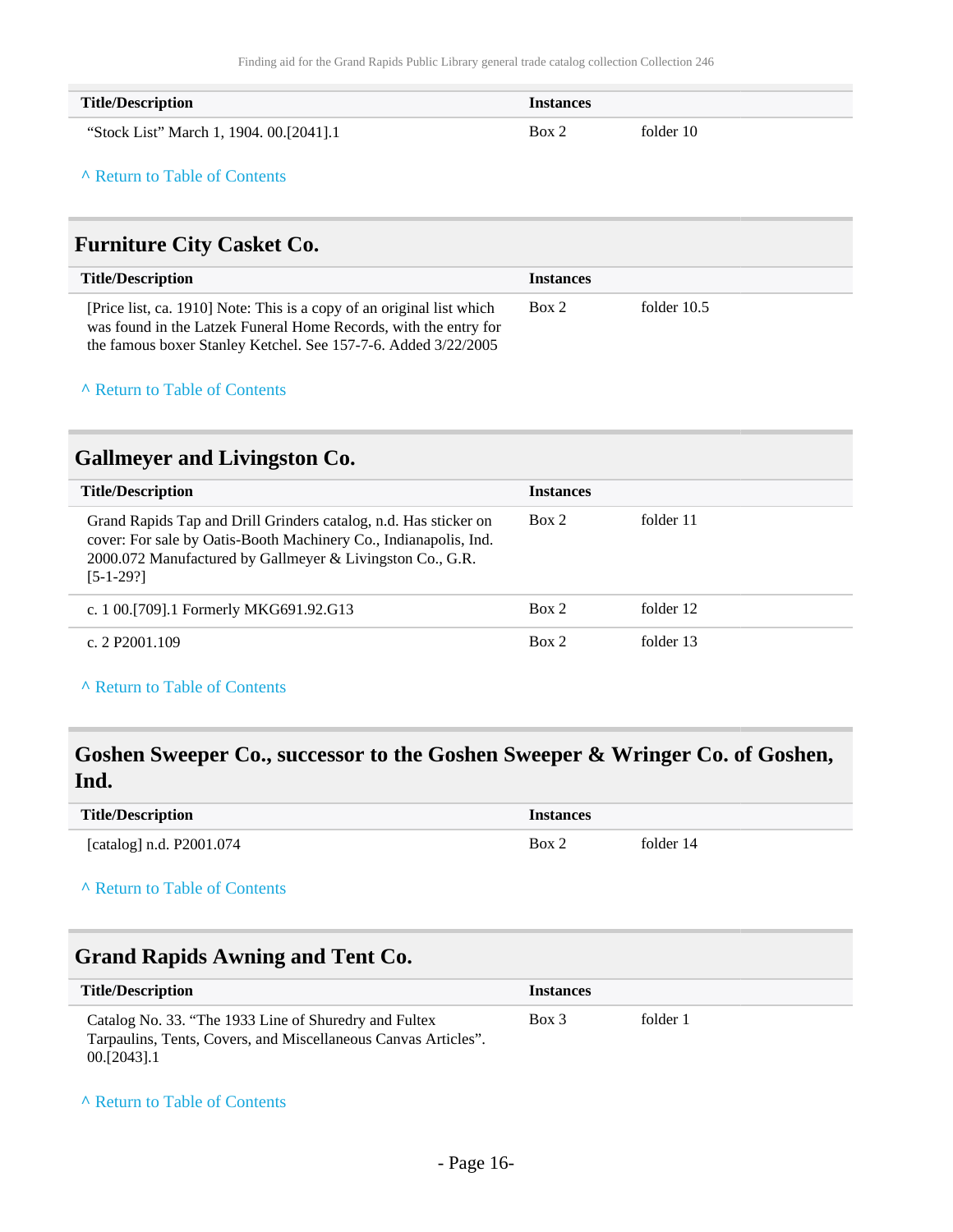### <span id="page-16-0"></span>**Grand Rapids Band Instrument Co.**

| <b>Title/Description</b>                                                                                                                                    | <b>Instances</b> |               |
|-------------------------------------------------------------------------------------------------------------------------------------------------------------|------------------|---------------|
| U.S.A. (American made) Band Instruments / Grand Rapids<br>Band Instrument Co., ca. 1927? GR : Etheridge Co. (printers).<br>P2004.046.6a-d; Added 12/28/2004 | Box 3            | folder $1.25$ |

### **^** [Return to Table of Contents](#page-1-0)

### <span id="page-16-1"></span>**Grand Rapids Brass Co.**

| <b>Title/Description</b>                                                                   | <b>Instances</b> |            |
|--------------------------------------------------------------------------------------------|------------------|------------|
| Refrigerator Hardware, Catalog no. 23. n.d. P2004.041 Added<br>11/18/2004                  | Box 3            | folder 1.5 |
| Refrigerator Hardware, No.27, n.d. P2000.017                                               | Box 3            | folder 2   |
| Refrigerator Hardware. Leather envelop of loose plates. N.d.<br>P2004.042 Added 11/18/2004 | Box 3            | folder 2.5 |

#### **^** [Return to Table of Contents](#page-1-0)

### <span id="page-16-2"></span>**Grand Rapids Fibre-Cord Co.**

| <b>Title/Description</b>                                                             | <i>Instances</i> |          |
|--------------------------------------------------------------------------------------|------------------|----------|
| Designs and Materials for Art Fibre Weaving Projects, 1930.<br>P <sub>1999.013</sub> | Box 3            | folder 3 |

### **^** [Return to Table of Contents](#page-1-0)

### <span id="page-16-3"></span>**Grand Rapids Grinding Machine Co.**

| <b>Title/Description</b>                                   | <i>Instances</i> |            |
|------------------------------------------------------------|------------------|------------|
| The Grand Rapids Tap Grinder P2004.046.12 Added 12/28/2004 | Box 3            | folder 3.5 |

### **^** [Return to Table of Contents](#page-1-0)

## <span id="page-16-4"></span>**Grand Rapids Growers Inc. Formerly MKG631.5.G76**

| <b>Title/Description</b>                      | <b>Instances</b> |          |
|-----------------------------------------------|------------------|----------|
| Fourteenth Annual Seed Catalog, 1933. [700].1 | $Box$ 3          | folder 4 |
| Fifteenth Annual Seed Catalog, 1935. [702].1  | Box 3            | folder 5 |
| Sixteenth Annual Seed Catalog, 1936. [701].1  | Box 3            | folder 6 |

Twenty-First Annual Seed Catalog, 1941. [699].1 '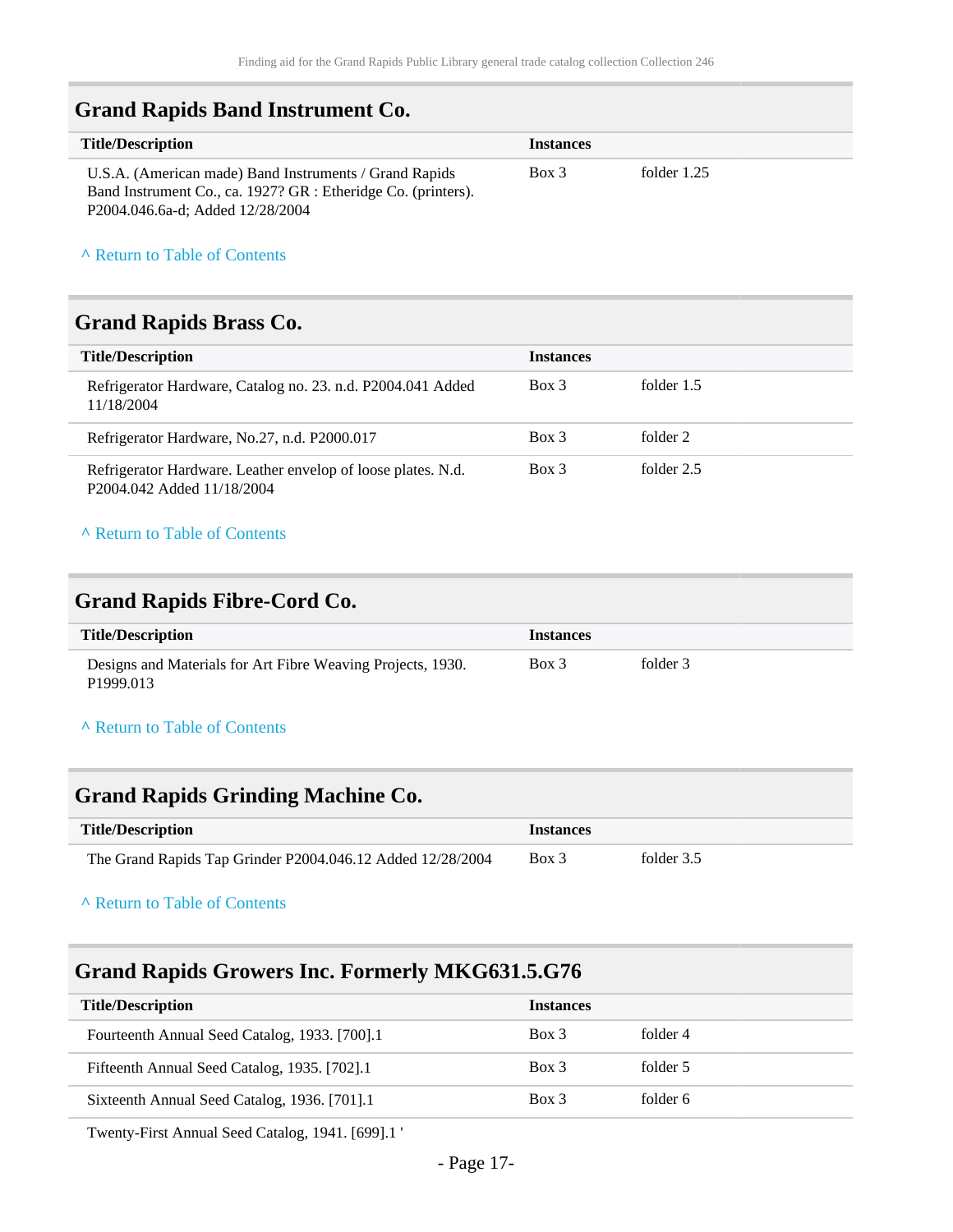|                                                                       | Box 3 | folder 7   |
|-----------------------------------------------------------------------|-------|------------|
| Thirty fourth (34th) Annual Seed Catalog, 1954 P2004.033;<br>7/8/2004 | Box 3 | folder 7.5 |

# <span id="page-17-0"></span>**Grand Rapids Refrigerator Co.**

| <b>Title/Description</b>                                                                                                                                                                  | <b>Instances</b> |            |
|-------------------------------------------------------------------------------------------------------------------------------------------------------------------------------------------|------------------|------------|
| Grand Rapids Refrigerators. G.R. : Dean Hicks, n.d. P2004.046.4<br>Added 1/7/2008                                                                                                         | Box 3            | folder 7.9 |
| Leonard Cleanable Refrigerators, 1914. Formerly M643.37.G762<br>00.[679].1                                                                                                                | Box 3            | folder 8   |
| Cold Facts about Leonard Cleanable Refrigerators. For sale by<br>Biddle Hardware Co., Philadelphia, Pa. 1914 Season. P2002.032,<br>5/3/2002                                               | Box 3            | folder 8.5 |
| Leonard One-Piece Porcelain Lined Refrigerators, 1921-1922.<br>Formerly M683.88.G762L 00.[678].1                                                                                          | Box 3            | folder 9   |
| Leonard One-Piece Porcelain Lined Refrigerators, 1923-1924.<br>Formerly M683.88.G762L 00.[677].1                                                                                          | Box 3            | folder 10  |
| Leonard Cleanable Refrigerators, A Catalog, 1924-1925. Formerly<br>M683.88.G762L 00.[690].1                                                                                               | Box 3            | folder 11  |
| Cold Facts about the Leonard Cleanable. Leonard Cleanable<br>Refrigerators. 00.[2044].1-2                                                                                                 | Box 3            | folder 12  |
| The Leonard Cleanable Refrigerators, manufactured at GR, Mich.<br>By the Grand Rapids Refrigerator Co. Patented 1882 - 1890.                                                              | Box 3            | folder 12  |
| Leonard Electric Refrigerator / Leonard Refrigerator Co., Detroit,<br>Mich. Stamp: Burton M. Smith, Rep. 2712 Oakwood Ave., N.E.<br>00.[2047].1                                           | Box 3            | folder 13  |
| My Leonard Refrigerator is just as clean as my China, n.d. [No<br>company name] 00.[2048].1                                                                                               | Box 3            | folder 13  |
| 54 Years of Development. Leonard Complete Refrigeration. Form<br>NO. L-208, n.d. [Folded flyer] 00.[2049].1                                                                               | Box 3            | folder 13  |
| Ten Reasons Why! / compliments of Edw. Dexter, Furniture,<br>Undertaker, etc. Danielson, Conn.; with illustrations by W.C.<br>Horner. G.R. : Dean Printing Co., n.d. 1999.061; 11/15/2004 | Box 3            | folder 14  |

<span id="page-17-1"></span>

| <b>Grand Rapids Sash &amp; Door Company</b> |                  |
|---------------------------------------------|------------------|
| <b>Title/Description</b>                    | <b>Instances</b> |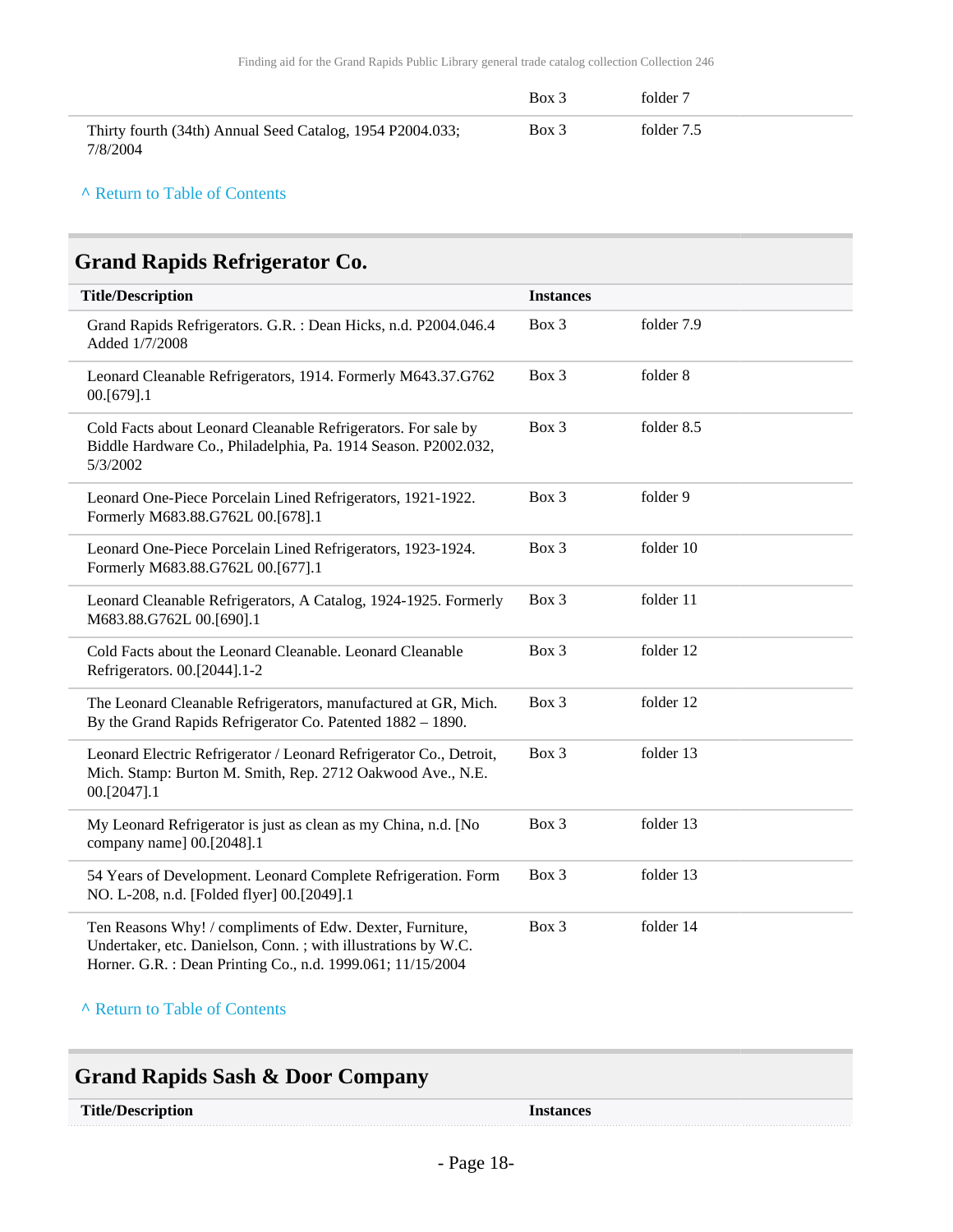Universal Design Book no. 25 on Builder's Woodwork P2008.091 Added 9/9/2008 Box 3.5

#### **^** [Return to Table of Contents](#page-1-0)

### <span id="page-18-0"></span>**Grand Rapids Wire Works**

| <b>Title/Description</b>                                                            | <i>Instances</i> |          |
|-------------------------------------------------------------------------------------|------------------|----------|
| Illustrated Catalog  GR : Ruller & Reed, Engravers & Printers,<br>1875.00. [694]. 1 | Box 4            | folder 1 |

#### **^** [Return to Table of Contents](#page-1-0)

### <span id="page-18-1"></span>**Grand Rapids Wood Finishing Co.**

| <b>Title/Description</b>                                                                                                          | <b>Instances</b> |            |
|-----------------------------------------------------------------------------------------------------------------------------------|------------------|------------|
| Purchaser's Guide, Quality, Wood finishing materials. [G.R.] :<br>W.A. Miller, Co., n.d. P2001.158                                | Box 4            | folder 2   |
| Purchaser's Guide. Quality Wood Finishing Materials / Grand<br>Rapids Wood finishing Co., G.R., n.d. P2009.026 Added<br>5/11/2009 | Box 4            | folder 2.1 |

#### **^** [Return to Table of Contents](#page-1-0)

### <span id="page-18-2"></span>**Handy Press Co.**

| <b>Title/Description</b>                                      | <i><u><b>Instances</b></u></i> |          |
|---------------------------------------------------------------|--------------------------------|----------|
| "The Handy Press" [waste bailer] Press no. 1. 00. [2051]. 1-2 | Box 4                          | folder 3 |
| "The Handy Press" [waste bailer] Press no. 2 00. [2051] 1-2   | Box 4                          | folder 3 |

### **^** [Return to Table of Contents](#page-1-0)

### <span id="page-18-3"></span>**W.S. Hannah & Sons**

| <b>Title/Description</b>                                  | <b>Instances</b> |          |
|-----------------------------------------------------------|------------------|----------|
| ROP Single Comb White Leghorns "U.S. - Michigan Certified | Box 4            | folder 4 |
| $R.O.P.'$ 00.[0488].1                                     |                  |          |

#### **^** [Return to Table of Contents](#page-1-0)

# <span id="page-18-4"></span>**Hardware Supply Co.**

| <b>Title/Description</b> |  |
|--------------------------|--|
|--------------------------|--|

**Title Instances**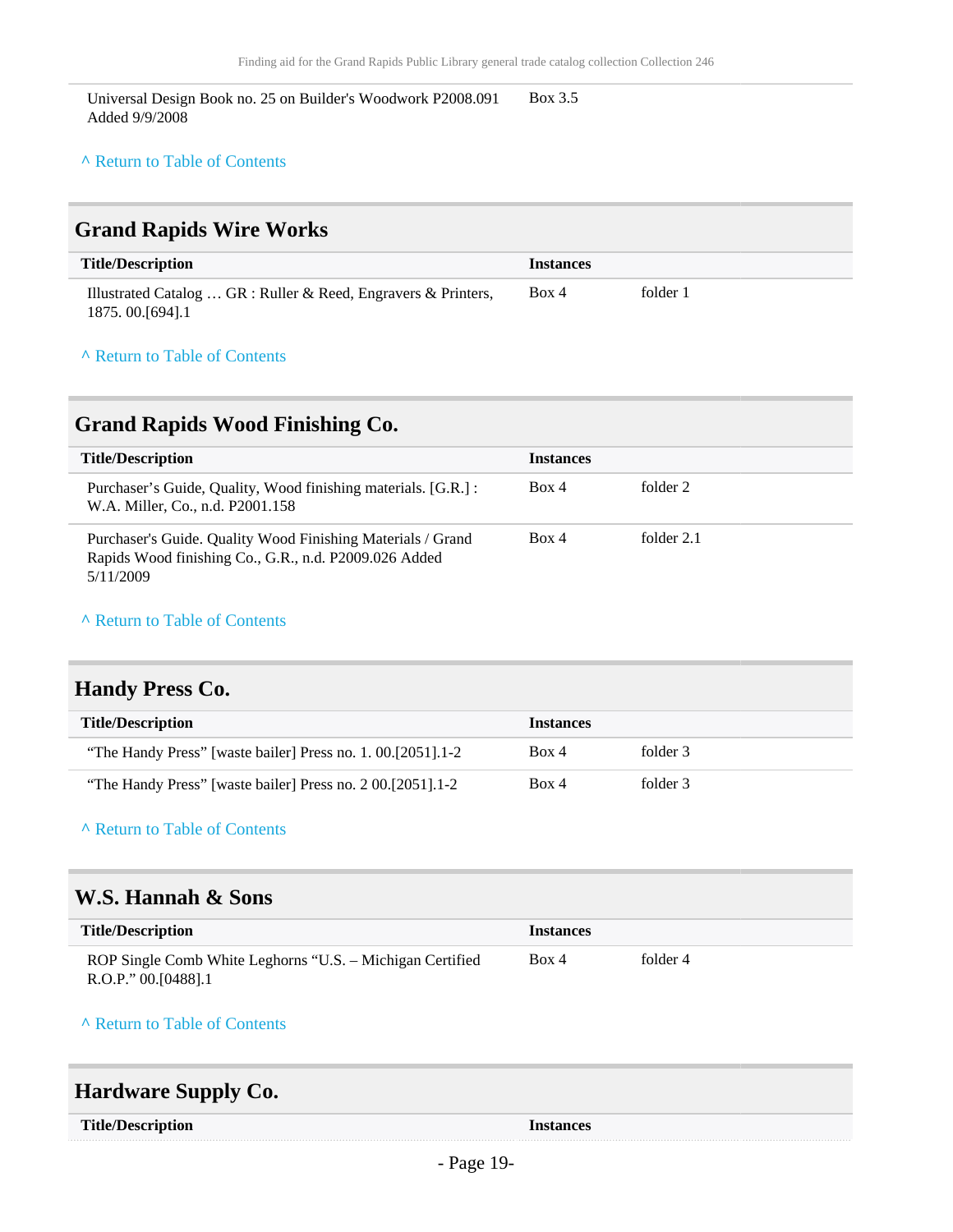| Catalog of Cabinet Hardware Specialties, clothing hangers, hose | Box 4 | folder 5 |
|-----------------------------------------------------------------|-------|----------|
| nozzles and Lawn Sprinklers. GR : Toren Printing Co., n.d. 00.  |       |          |
| [693].1 Formerly MKG671.H22                                     |       |          |

### <span id="page-19-0"></span>**Haven-Busch Company**

| <b>Title/Description</b>                                                            | <b>Instances</b> |            |
|-------------------------------------------------------------------------------------|------------------|------------|
| Your Home is the Picture-American Chain Link the Frame!<br>P2004.033 Added 7/8/2004 | Box 4            | folder 5.5 |

#### **^** [Return to Table of Contents](#page-1-0)

### <span id="page-19-1"></span>**Helmscene**

| <b>Title/Description</b>                                                 | <b>Instances</b> |
|--------------------------------------------------------------------------|------------------|
| Clipping. Better Homes & Gardens, May 1955, p. 47. P2001.024<br>5/3/2002 | Box 10           |

### **^** [Return to Table of Contents](#page-1-0)

# <span id="page-19-2"></span>**Herpolsheimer's Christmas Catalogs 00.[2037].1-4**

| <b>Title/Description</b> | <b>Instances</b> |          |
|--------------------------|------------------|----------|
| 1964                     | Box 4            | folder 6 |
| 1969                     | Box 4            | folder 7 |
| 1971, 101st Year         | Box 4            | folder 8 |
| 1972                     | Box 4            | folder 9 |

### **^** [Return to Table of Contents](#page-1-0)

### <span id="page-19-3"></span>**Hirth-Krause Co.**

| <b>Title/Description</b>                                    | <i><u><b>Instances</b></u></i> |           |
|-------------------------------------------------------------|--------------------------------|-----------|
| "'Rouge Rex' and other lines in stock". Spring/Summer 1908. | Box 4                          | folder 10 |
| [Shoes] 00.[686].1 Formerly M391.4.H618r                    |                                |           |

### **^** [Return to Table of Contents](#page-1-0)

# <span id="page-19-4"></span>**Gordon B. Hooten, 502 Grandville**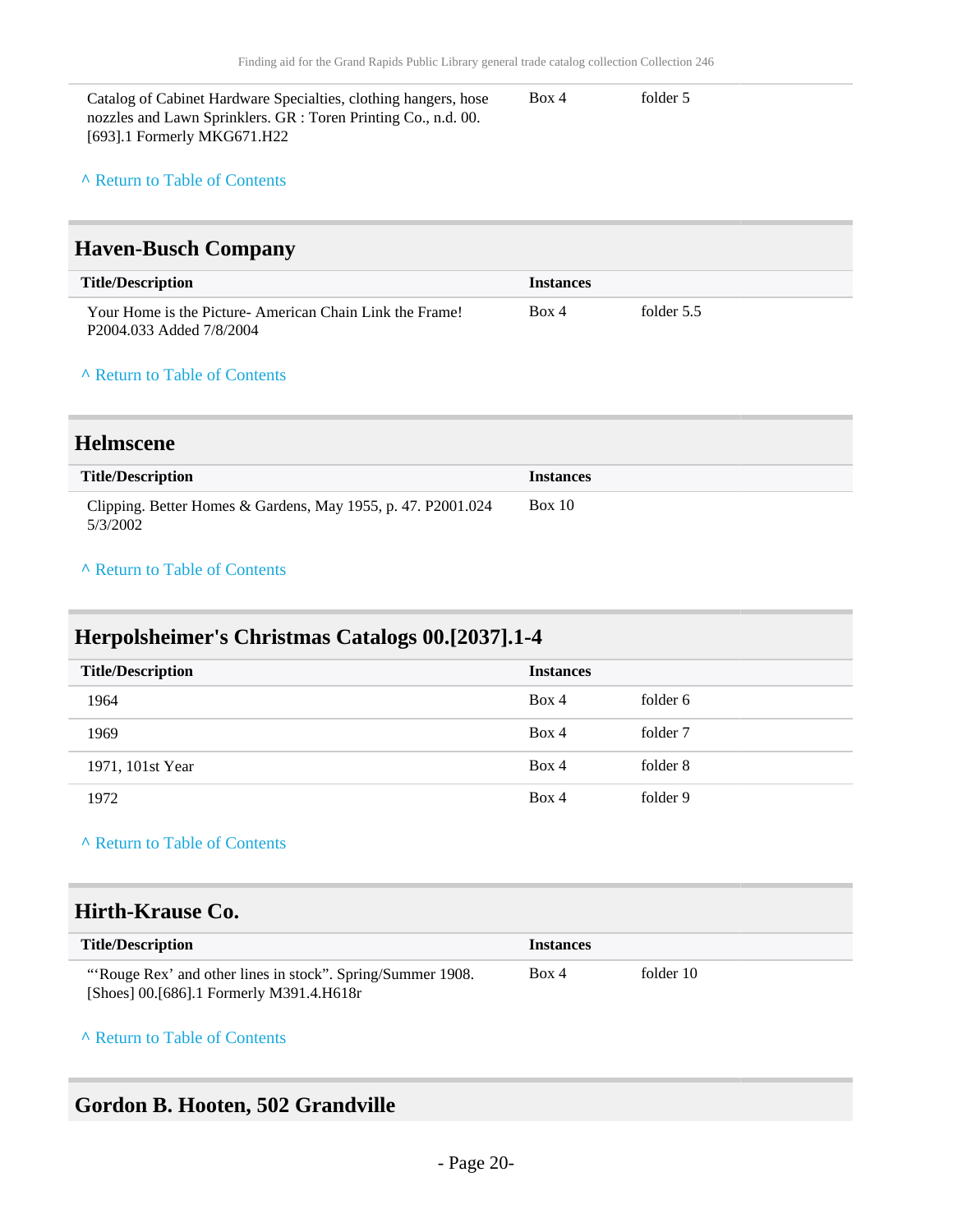| <b>Title/Description</b>                                                                                                                                             | <b>Instances</b> |               |
|----------------------------------------------------------------------------------------------------------------------------------------------------------------------|------------------|---------------|
|                                                                                                                                                                      |                  |               |
| [motor boats] "Performance comes first" ad from Power Boating<br>magazine, pg. 79, Apr. 1929. Jesiek Boat Co., manufacturers of<br>High Grade Speed & Pleasure Boats | Box 4            | folder $10.5$ |
| [1908? Catalog] G.R. : Schuil Printing Co., 00.[2052].1                                                                                                              | Box 4            | folder 11     |
| "Why a Jesiek? Ask an Owner." 00.[2053].1                                                                                                                            | Box 4            | folder 12     |

## <span id="page-20-0"></span>**John E. Earle**

| <b>Title/Description</b>                                   | <b>Instances</b> |           |
|------------------------------------------------------------|------------------|-----------|
| Wholesale & Retail Seed & Plant Catalog, [Pre-1850? Single | Box 4            | folder 19 |
| sheet on early colored paper?] 00.[1227].1                 |                  |           |

#### **^** [Return to Table of Contents](#page-1-0)

### <span id="page-20-1"></span>**Kelvinator**

| <b>Title/Description</b>                                           | <b>Instances</b> |           |
|--------------------------------------------------------------------|------------------|-----------|
| "Electrify Your Refrigerator", n.d. [flyer] Knee Heating Co., G.R. | Box 4            | folder 13 |
| [supplier] $00.[2055]$ .1                                          |                  |           |

### **^** [Return to Table of Contents](#page-1-0)

# <span id="page-20-2"></span>**Klise Manufacturing Co.**

| <b>Title/Description</b>                                    | <i>Instances</i> |           |  |
|-------------------------------------------------------------|------------------|-----------|--|
| NOTE: This item has been moved to Coll. 232, Box 23, Folder | Box 4            | folder 14 |  |
| 2.5, in order to sit with other Klise catalogs. 12/30/2003  |                  |           |  |

### **^** [Return to Table of Contents](#page-1-0)

# <span id="page-20-3"></span>**Knape & Vogt Manufacturing Co.**

| <b>Title/Description</b>                                                                                                                                                                                                         | <b>Instances</b> |               |
|----------------------------------------------------------------------------------------------------------------------------------------------------------------------------------------------------------------------------------|------------------|---------------|
| "K-Veniences and Hardware for Show cases, Refrigerators and<br>Furniture" Supplement to Catalog No. 12. C.1931. P2000.079                                                                                                        | Box 4            | folder 15     |
| 3 items P2002.025.1-3: K-venience Closet Fixtures. Circular No.<br>127. N.d.; Price list No. 387, July 15, 1938., c.1931. Addressed to<br>E.M. Tennant & Son, Harford, N.Y. [catalog]; Price list no. 387<br>[yellow price list] | Box 4            | folder $15.5$ |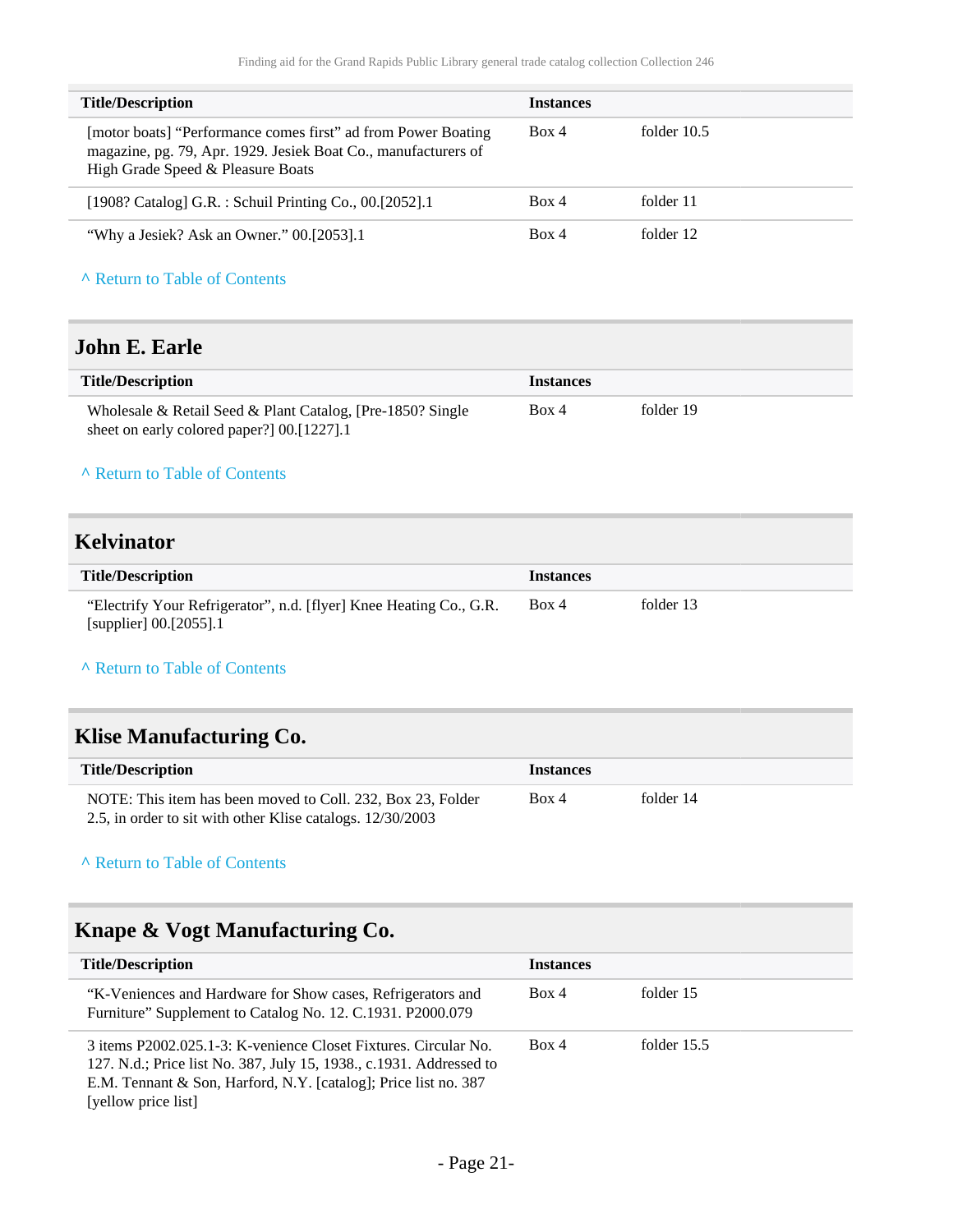| Garment Care System, 3 items 00.[2054].1-3: Cover letter<br>8/28/1922; Brochure, n.d.; Circular no. 12, n.d.                                                                                                                      | Box 4 | folder 16      |
|-----------------------------------------------------------------------------------------------------------------------------------------------------------------------------------------------------------------------------------|-------|----------------|
| K-V Hardware for showcases and store fixtures, bar fixtures and<br>refrigerators, cabinets and wardrobes, furniture and millwork.<br>K-Venience Clothes Closet Fixtures : catalog no. 16. [1938]<br>P2004.046.10 Added 12/28/2004 | Box 4 | folder $16.5$  |
| "Plans for Modern Clothes Closets" 00.[0505].1 Includes floor<br>plans, elevations, sections                                                                                                                                      | Box 4 | folder 17      |
| Store Fixture and Builders Hardware: Catalog no. 54.<br>K-Veniences. + Price list attached at back. Apr. 1, 1954.<br>P2005.025.9-10 Added 3/29/2005                                                                               | Box 4 | folder $17.25$ |

# <span id="page-21-0"></span>**Ladewig Nursery (Carl H. Ladewig)**

| <b>Title/Description</b>                                   | <i>Instances</i> |             |
|------------------------------------------------------------|------------------|-------------|
| 1379 Kinney Ave., N.W. [flyer with map] Everblooming Roses | Box 4            | folder 17.5 |
| and Choice Nursery Stock, [ca. 1955?] P2004.033 7/8/2004   |                  |             |

### **^** [Return to Table of Contents](#page-1-0)

## <span id="page-21-1"></span>**H. Leonard's Sons and Co.**

| <b>Title/Description</b>                                                                            | <b>Instances</b> |           |
|-----------------------------------------------------------------------------------------------------|------------------|-----------|
| The Grand Rapids Cook Book and Illustrated Price List Ca.<br>1890-1900? P2001.015                   | Box 4            | folder 18 |
| Hints on wall paper decoration, brochure by H. Leonard and Sons.<br>1899. Accession 2017.040., 1899 | Box 4            | folder 20 |

Date [inclusive]: 1899

### **^** [Return to Table of Contents](#page-1-0)

# <span id="page-21-2"></span>**Malloch Knitting Mills**

| <b>Title/Description</b>                                                                                         | <b>Instances</b> |          |  |
|------------------------------------------------------------------------------------------------------------------|------------------|----------|--|
| "Bloomers for Women and Children". N.d. P1998,008                                                                | Box 5            | folder 2 |  |
| "Underwear: Men-Women-Children" Mar. 1, 1926. [two-ringed]<br>material flip book]. P1999.034 FRAGILE SAMPLE BOOK | Box 5            | folder 1 |  |
| Catalog 111 Hosiery and Underwear. 00.[689].1 Formerly<br>M687.32.M296c                                          | Box 5            | folder 3 |  |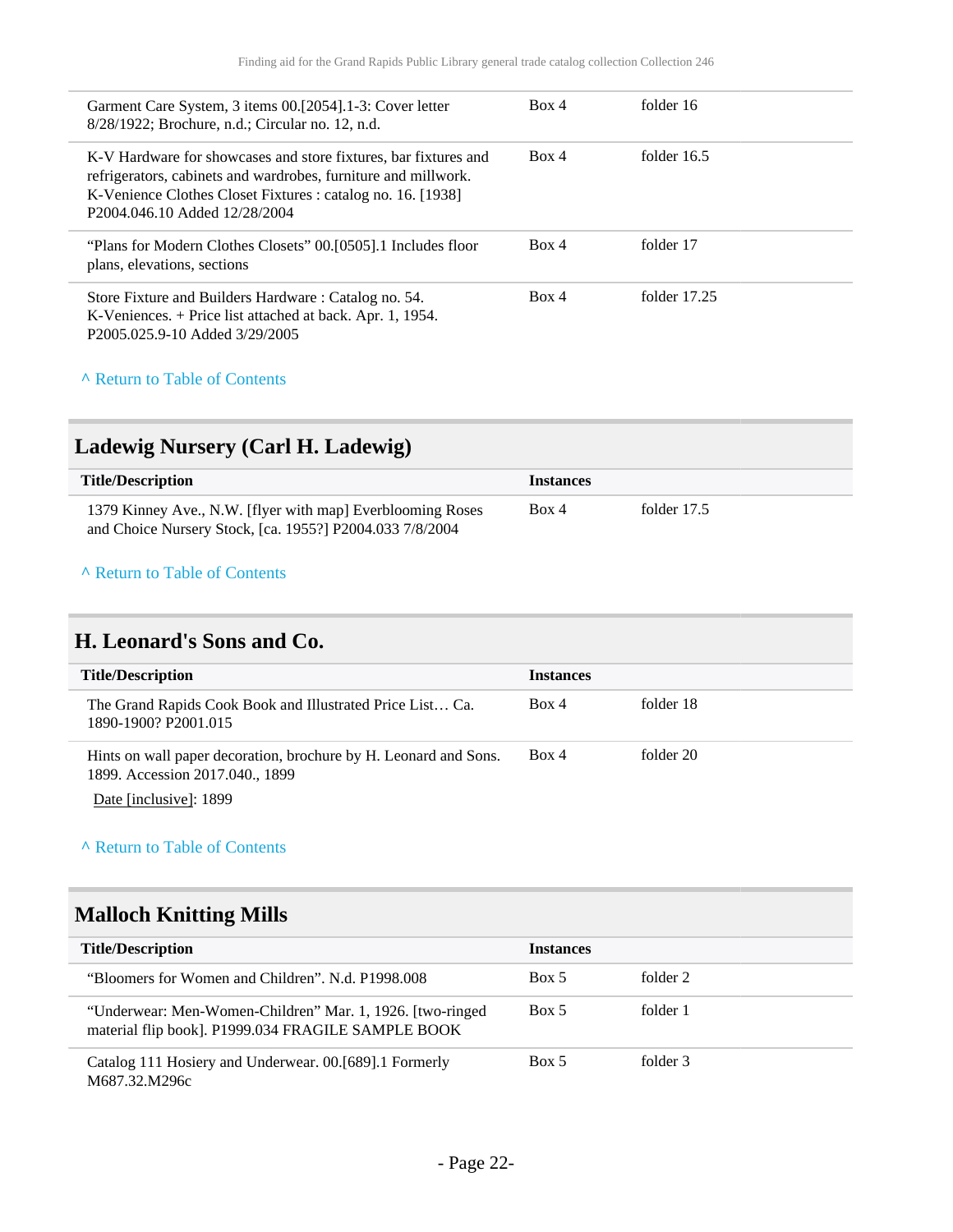<span id="page-22-0"></span>

| <b>Manufacturers Supply Co.</b>                                                              |                  |
|----------------------------------------------------------------------------------------------|------------------|
| <b>Title/Description</b>                                                                     | <b>Instances</b> |
| Industrial Supplies, No. 47. Weinberg & McKee, 1946. [Book] 00.<br>$[2056]$ .1, or P1999.035 | Box 5            |

## **^** [Return to Table of Contents](#page-1-0)

# <span id="page-22-1"></span>**McMullen Machinery Co.**

| <b>Title/Description</b>                                   | <b>Instances</b> |
|------------------------------------------------------------|------------------|
| General Catalogue A. GR : R.R. Donnelley & Sons, 1919. 00. | Box 5            |
| [705].1 Formerly MKG621.9.M22.                             |                  |

#### **^** [Return to Table of Contents](#page-1-0)

### <span id="page-22-2"></span>**Michigan Hardware Co.**

| <b>Title/Description</b>                                                                                                                                                                           | <b>Instances</b> |
|----------------------------------------------------------------------------------------------------------------------------------------------------------------------------------------------------|------------------|
| Michigan Hardware Co., G.R., Exclusive Jobbers of Hardware and<br>Sporting Goods / Compiled & printed by the Gardner Printing Co.,<br>Cleveland, Ohio. Circa 1912. P2004.046.14 Added 12/28/2004.  | Box 5.5          |
| <b>Scope and Contents</b>                                                                                                                                                                          |                  |
| Clippings taken from this item before receipt. Includes color<br>samples for such companies as: Alabastine : the sanitary<br>wall coating; Jap-A-Lac (ready to use varnish); Johnson's<br>Wood dye |                  |

### **^** [Return to Table of Contents](#page-1-0)

# <span id="page-22-3"></span>**Michigan Refrigerator Co.**

| <b>Title/Description</b>                                    | <b>Instances</b> |          |
|-------------------------------------------------------------|------------------|----------|
| "Yukon, Economic, and Porcelain-Steel Refrigerators, 1914". | Box 6            | folder 1 |
| [680].1 Formerly M683.88.M582c                              |                  |          |

#### **^** [Return to Table of Contents](#page-1-0)

# <span id="page-22-4"></span>**Michigan Wheel Corporation / Michigan Wheel Company**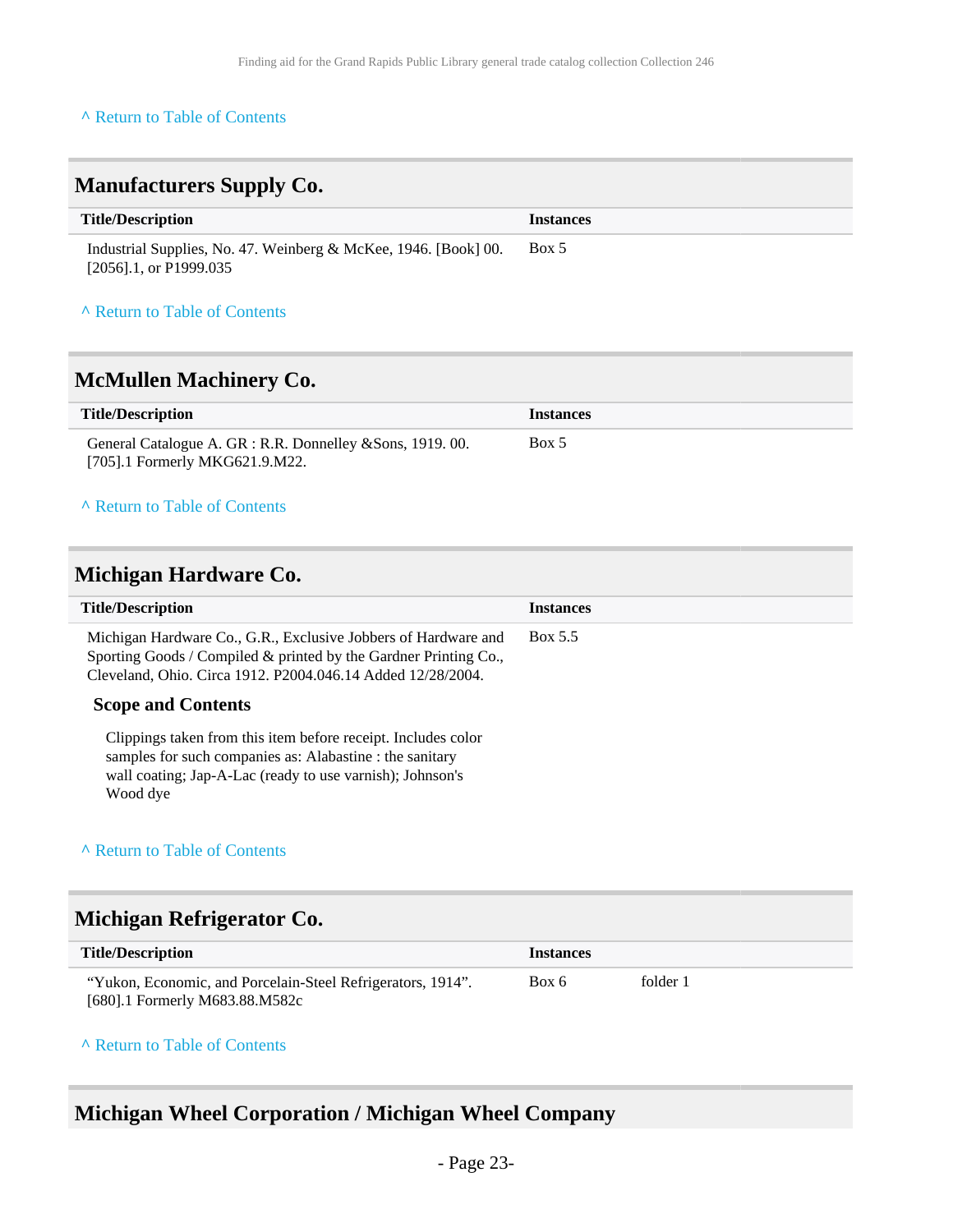| <b>Title/Description</b>                                                      | <b>Instances</b> |          |
|-------------------------------------------------------------------------------|------------------|----------|
| Marine Hardware, 1913. "The Famous Michigan Wheels?"<br>P <sub>2000.003</sub> | Box 6            | folder 2 |

# <span id="page-23-0"></span>**[Trade literature & ephemera] P1999.004**

| <b>Title/Description</b>                                                                                                                                                          | <b>Instances</b> |             |
|-----------------------------------------------------------------------------------------------------------------------------------------------------------------------------------|------------------|-------------|
| 1. For Maximum Performance. Michigan Propellers. Outboard<br>Catalog 1940.                                                                                                        | Box 6            | folder 2.5  |
| 2. To Get the Most out of your outboard Motor and Boat [flyer]                                                                                                                    | Box 6            | folder 2.5  |
| 3. Propeller Reconditioning by the Michigan Machine-Pitch<br>method. [flyer] Includes print list]                                                                                 | Box 6            | folder 2.5  |
| 4. Propeller Report[s] no. 105. / no. 106. / no. 107                                                                                                                              | Box 6            | folder 2.5  |
| [1 folded sheet, with holes for binder]                                                                                                                                           | Box 6            | folder 2.5  |
| 5. Shipping tag addressed to Michigan Wheel Corp.                                                                                                                                 | Box 6            | folder 2.5  |
| 6. Orange "Special order!!" card, addressed to the Corp.                                                                                                                          | Box 6            | folder 2.5  |
| 7. Orange "Outboard Data Sheet" card, addressed to the Corp.                                                                                                                      | Box 6            | folder 2.5  |
| 8. Envelope. Postal date Apr. 3, 1940. Address to  Lancaster,<br>Pa.                                                                                                              | Box 6            | folder 2.5  |
| Michigan Machined Pitch Propellers / Michigan Wheel<br>Company, G.R. Outboard catalog, Jan. 1, 1956. P2005.020.1<br>Added 3/18/2005 Stuart Fund.                                  | Box 6            | folder 2.57 |
| Michigan Outboard Propellers for Top Speed, Better Skiing,<br>Better Cruising  / Michigan Wheel Company [flyer] Form no.<br>MOP-125-15E. P2005.020.2 Added 3/18/2005 Stuart Fund. | Box 6            | folder 2.57 |
| Michigan Propellers for Maximum Performance : inboard<br>catalog 1941 / Michigan Wheel Co., G.R. P2004.046.7 Added<br>12/28/2004                                                  | Box 6            | folder 2.6  |

#### **^** [Return to Table of Contents](#page-1-0)

# <span id="page-23-1"></span>**Monarch Road Machinery**

| <b>Title/Description</b>                                                                                                                                           | <b>Instances</b> |          |  |
|--------------------------------------------------------------------------------------------------------------------------------------------------------------------|------------------|----------|--|
| Monarch Hydraulic Controls & Systems = Monarch Steuerungen<br>und Systeme [ca. 1981?]. English language version 00.[2057].1<br>German language version 00.[2058].1 | Box 6            | folder 3 |  |

#### **^** [Return to Table of Contents](#page-1-0)

# <span id="page-23-2"></span>**Montamower Distributing Company**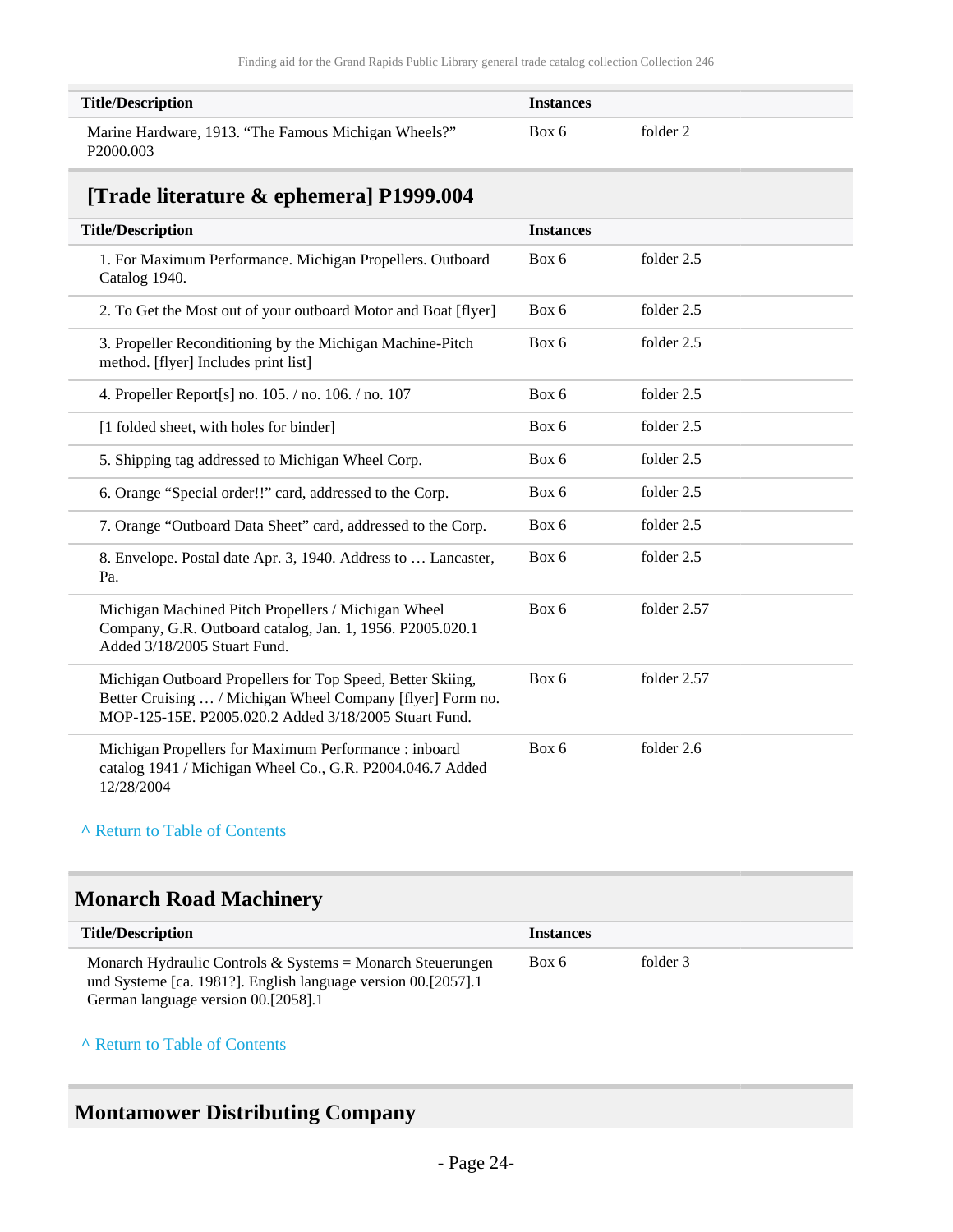| <b>Title/Description</b>                                                                                                      | <b>Instances</b> |            |
|-------------------------------------------------------------------------------------------------------------------------------|------------------|------------|
| [Lawn mowing equipment trade communications with H.J.]<br>Norman of Lincoln, Nebraskal, 1942. 2005.023.1-2 Added<br>2/23/2005 | Box 6            | folder 3.5 |

### <span id="page-24-0"></span>**Moore Plow and Implement Co. Greenville, Mi. Catalog**

| <b>Title/Description</b>                         | <i>Instances</i> |          |
|--------------------------------------------------|------------------|----------|
| [Catalog] E. 00.[691].1 Formerly M681.7631.M787. | Box 6            | folder 4 |

### **Scope and Contents**

This title sent for microfilming at Michigan State University, via a national agriculture document preservation grant. Returned 11/23/2005

#### **^** [Return to Table of Contents](#page-1-0)

### <span id="page-24-1"></span>**National Brass Mfg. Co.**

| <b>Title/Description</b>                                                                                                                | <b>Instances</b> |            |
|-----------------------------------------------------------------------------------------------------------------------------------------|------------------|------------|
| Brass Hardware for the Hardware Trade. G.R. : Dean Hicks,<br>printers, n.d. 00.[489].1                                                  | Box 6            | folder 5   |
| Every Home Needs Dexter Latches and Catches. N.d. P2005.025.2<br>Added 3/29/2005                                                        | Box 6            | folder 5.3 |
| New Era Springs and Specialty Co. New Era "Better" Springs<br>and Specialty Co.catalog. 1921-1922. 00.[0616].1 Formerly<br>M629.243.N42 | Box 6            | folder 6   |

#### **^** [Return to Table of Contents](#page-1-0)

# <span id="page-24-2"></span>**Oliver Machinery Co.**

| <b>Title/Description</b>                                                                                                         | <b>Instances</b> |          |
|----------------------------------------------------------------------------------------------------------------------------------|------------------|----------|
| Catalog No. 18. G.R. : White Printing Co., n.d. 00.[703].1<br>Formerly MKG621.9.014                                              | Box 6.5          | folder 1 |
| Catalog No. 21. St. Joseph, Mi.: A.B. Morse, Co., [ca. 1920]. 00.<br>[676].1 Formerly M684.083.Q252                              | Box 6.5          | folder 2 |
| Catalog no. 22. Quality Woodworking Machinery and Factory<br>Supplies n.d. Formerly MKG621.9.OL4 00.[3200].1 Added<br>11/23/2004 | Box 6.5          | folder 3 |
| Catalog no. 22. c.2 P2005.043 Added 1/17/2006                                                                                    | Box 6.5          | folder 4 |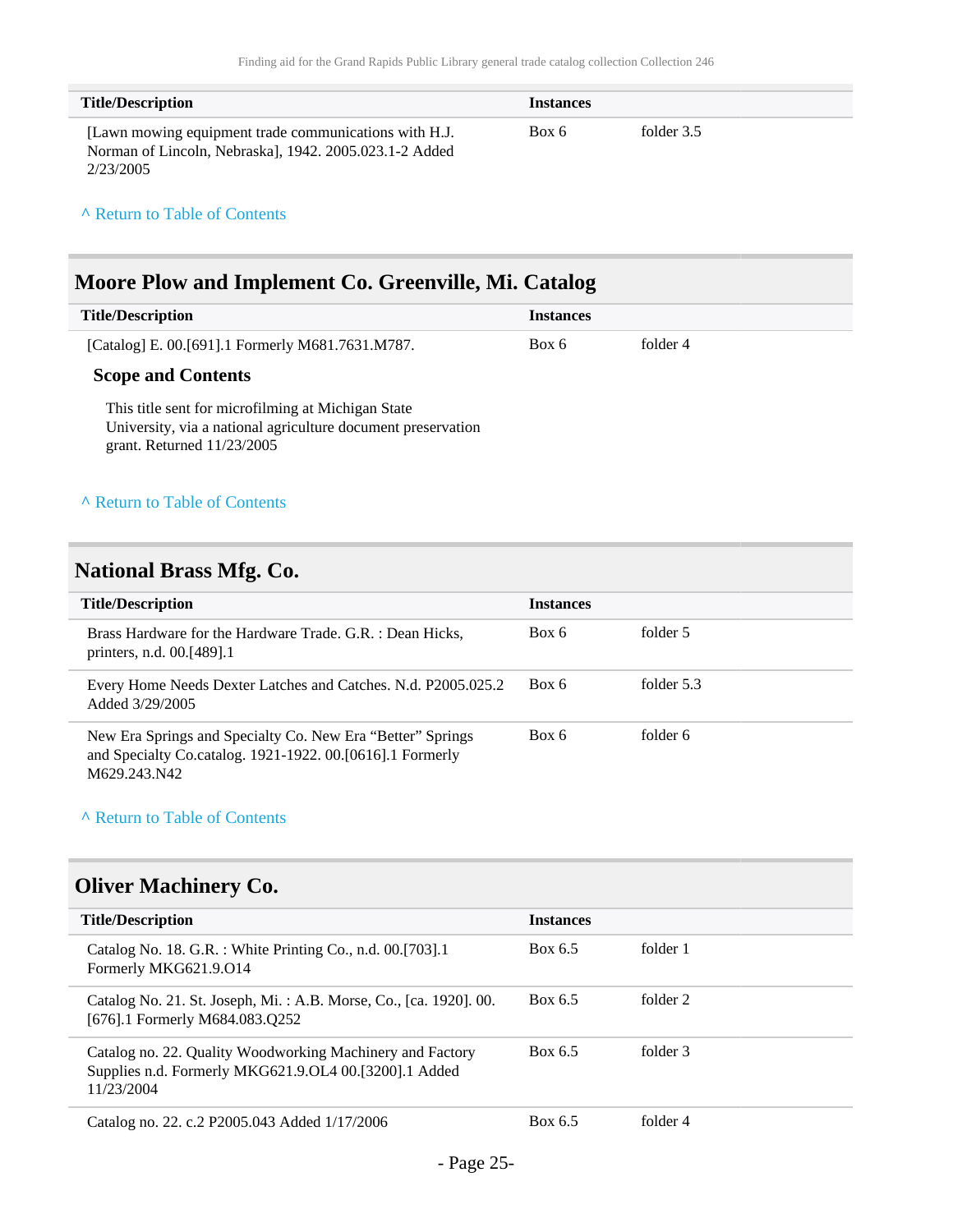## <span id="page-25-0"></span>**Pittsburg Wall Papers: 59 Monroe St. Grand Rapids**

| <b>Title/Description</b>                           | <i>Instances</i> |           |
|----------------------------------------------------|------------------|-----------|
| An Illustrated Catalogue, n.d. Accession 2017.040. | Box 4            | folder 21 |

#### **^** [Return to Table of Contents](#page-1-0)

### <span id="page-25-1"></span>**Porter, C.O. Machinery Co.**

| <b>Title/Description</b>                                                     | <i><u><b>Instances</b></u></i> |          |
|------------------------------------------------------------------------------|--------------------------------|----------|
| "The Porter": Wood Working Machines. Nov. 15, 1927.<br>P <sub>1999.033</sub> | Box 7                          | folder 3 |

### **^** [Return to Table of Contents](#page-1-0)

### <span id="page-25-2"></span>**R.C. Allen Business Machines, Inc.**

| <b>Title/Description</b><br><b>Instances</b>                                                                                          |            |
|---------------------------------------------------------------------------------------------------------------------------------------|------------|
| Box 7<br>Safes & Insulated Files, R.C. Allen Guardsman and R.C. Allen<br>Military lines. ca. Oct. 1955. P2004.046.12 Added 12/28/2004 | folder 3.5 |

#### **^** [Return to Table of Contents](#page-1-0)

### <span id="page-25-3"></span>**Ranney Refrigerator Co.**

| <b>Title/Description</b>                                                                                                                  | <b>Instances</b> |          |
|-------------------------------------------------------------------------------------------------------------------------------------------|------------------|----------|
| "Charter Oak" and "Radium" refrigerators catalogue. Greenville,<br>Mi. Co. Price List. Season 1904. 00. [681]. 1 Formerly<br>M683.88.R17c | Box 7            | folder 4 |

### **^** [Return to Table of Contents](#page-1-0)

# <span id="page-25-4"></span>**Reading Rob and Tanning Co., Reading, Mi.**

| <b>Title/Description</b>                                   | <i><u><b>Instances</b></u></i> |          |
|------------------------------------------------------------|--------------------------------|----------|
| Custom Tanning and Manufacturing of Robes, Coats, Rugs and | Box 7                          | folder 5 |
| Mittens. N.d. 00.[1568].1 Formerly M675.R22                |                                |          |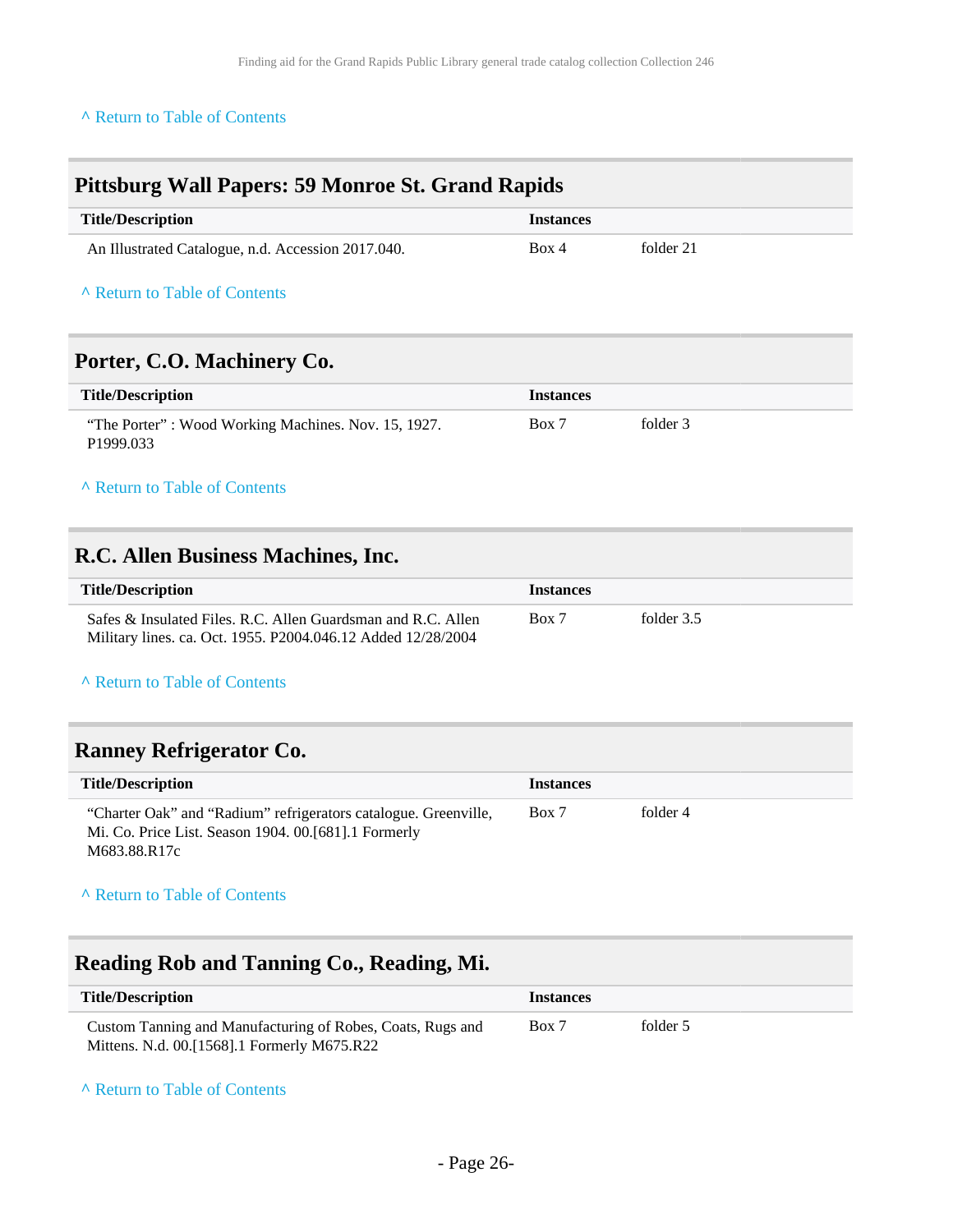<span id="page-26-0"></span>

| Roche Electric Machine Co.                                                                         |                  |            |
|----------------------------------------------------------------------------------------------------|------------------|------------|
| <b>Title/Description</b>                                                                           | <b>Instances</b> |            |
| Electricity is the Spark of Life. P2004.046.3.1 Added 12/28/2004<br>P2004.046.3.2 Added 12/28/2004 | Box 7            | folder 5.5 |

# <span id="page-26-1"></span>**The Safe Cabinet Co., Marietta, Ohio**

| <b>Title/Description</b>                                                                                                                                         | <b>Instances</b> |          |
|------------------------------------------------------------------------------------------------------------------------------------------------------------------|------------------|----------|
| "There is no safe but the Safe-Cabinet". N.d. Note: Peter Wege,<br>later of Grand Rapids fame, was Chief Engineer at this company<br>before Steelcase, P2001.029 | Box 7            | folder 6 |

#### **^** [Return to Table of Contents](#page-1-0)

# <span id="page-26-2"></span>**Samuel Lyon's**

| <b>Title/Description</b>                                         | <b>Instances</b> |          |  |
|------------------------------------------------------------------|------------------|----------|--|
| Catalogue and price list of leather and rubber belting. Chicago: | Box 7            | folder 7 |  |
| Knight & Leonard Co., n.d. 00.[2059].1                           |                  |          |  |

#### **^** [Return to Table of Contents](#page-1-0)

<span id="page-26-3"></span>

| <b>Siegel Jewelers</b>                             |                  |            |
|----------------------------------------------------|------------------|------------|
| <b>Title/Description</b>                           | <b>Instances</b> |            |
| 1979 Siegel Idea Book P2005.035.53 Added 9/10/2005 | Box 7            | folder 7.3 |

#### **^** [Return to Table of Contents](#page-1-0)

## <span id="page-26-4"></span>**Simplex Brooder Stove Co., 216-220 Grandville Ave.**

| <b>Title/Description</b>                                                                                      | <b>Instances</b> |            |
|---------------------------------------------------------------------------------------------------------------|------------------|------------|
| Green paper envelop for Annual Catalog no. 34. Found with<br>catalog no. 35 below 2004.043.3 Added 11/18/2004 | Box 7            | folder 7.4 |
| Catalog no. 35, plus order form/price list, c. 1935 2004.043.1-2<br>Added 11/18/2004                          | Box 7            | folder 7.5 |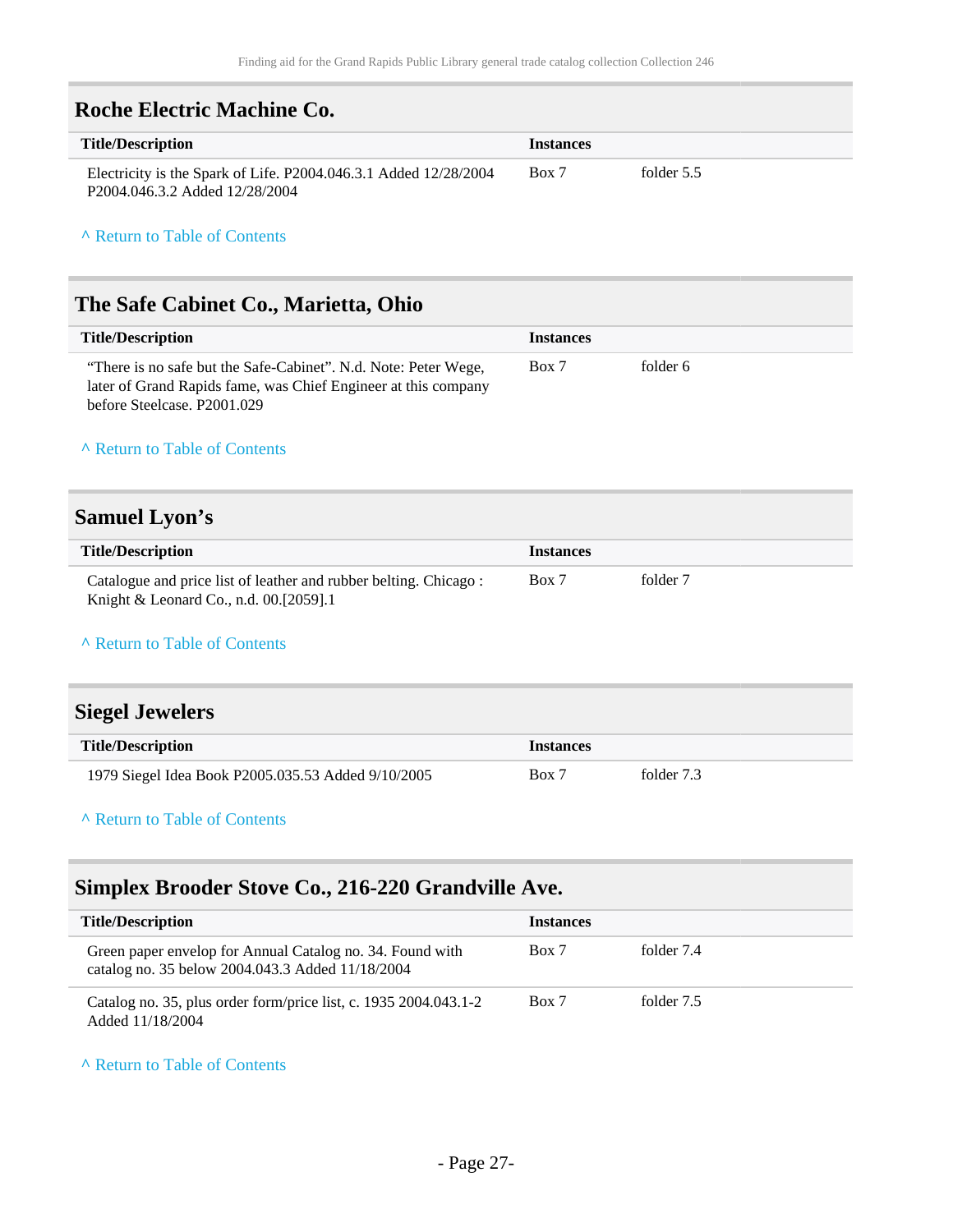<span id="page-27-1"></span><span id="page-27-0"></span>

| <b>Sintz Gas Engine Co.</b>                                                         |                  |           |
|-------------------------------------------------------------------------------------|------------------|-----------|
| <b>Title/Description</b>                                                            | <b>Instances</b> |           |
| "Our 20ft Family Launch", n.d. 00.[2060].1 [Encapsulated flyer]                     | Box 7            | folder 8  |
| A Return to Table of Contents                                                       |                  |           |
| <b>Sprayer Supply Manufacturing Co.</b>                                             |                  |           |
| <b>Title/Description</b>                                                            | <b>Instances</b> |           |
| Catalog H34, [1934] 00.[1337].1 MKG632.9.Sp7                                        | Box 7            | folder 9  |
| A Return to Table of Contents                                                       |                  |           |
| <b>Star Clothing Co-Operative Co.</b>                                               |                  |           |
| <b>Title/Description</b>                                                            | <b>Instances</b> |           |
| "Latest Designs in Clothing" Fall/Winter 1902-03. 00.[687].1<br>Formerly M687.St28l | Box 7            | folder 10 |
| A Return to Table of Contents                                                       |                  |           |

# <span id="page-27-3"></span><span id="page-27-2"></span>**Strawberry Acres Arthur L. Watson Nurseries at Strawberry Acres, Wyoming Park.**

<span id="page-27-5"></span><span id="page-27-4"></span>

| <b>Title/Description</b>                                                                   | <b>Instances</b> |           |
|--------------------------------------------------------------------------------------------|------------------|-----------|
| Strawberry Acres: the irrigated nursery, Fall 1924, Spring, 1925.<br>P <sub>2001.052</sub> | Box 7            | folder 11 |
| Spring 1926 P2002.014                                                                      | Box 7            | folder 12 |
| A Return to Table of Contents                                                              |                  |           |
| The Tanglefoot Co.                                                                         |                  |           |
| <b>Title/Description</b>                                                                   | <b>Instances</b> |           |
| Brief history by Cathy Davis.                                                              | Box 7            | folder 26 |
| A Return to Table of Contents                                                              |                  |           |
| Wagemaker                                                                                  |                  |           |
| <b>Title/Description</b>                                                                   | <b>Instances</b> |           |
|                                                                                            |                  |           |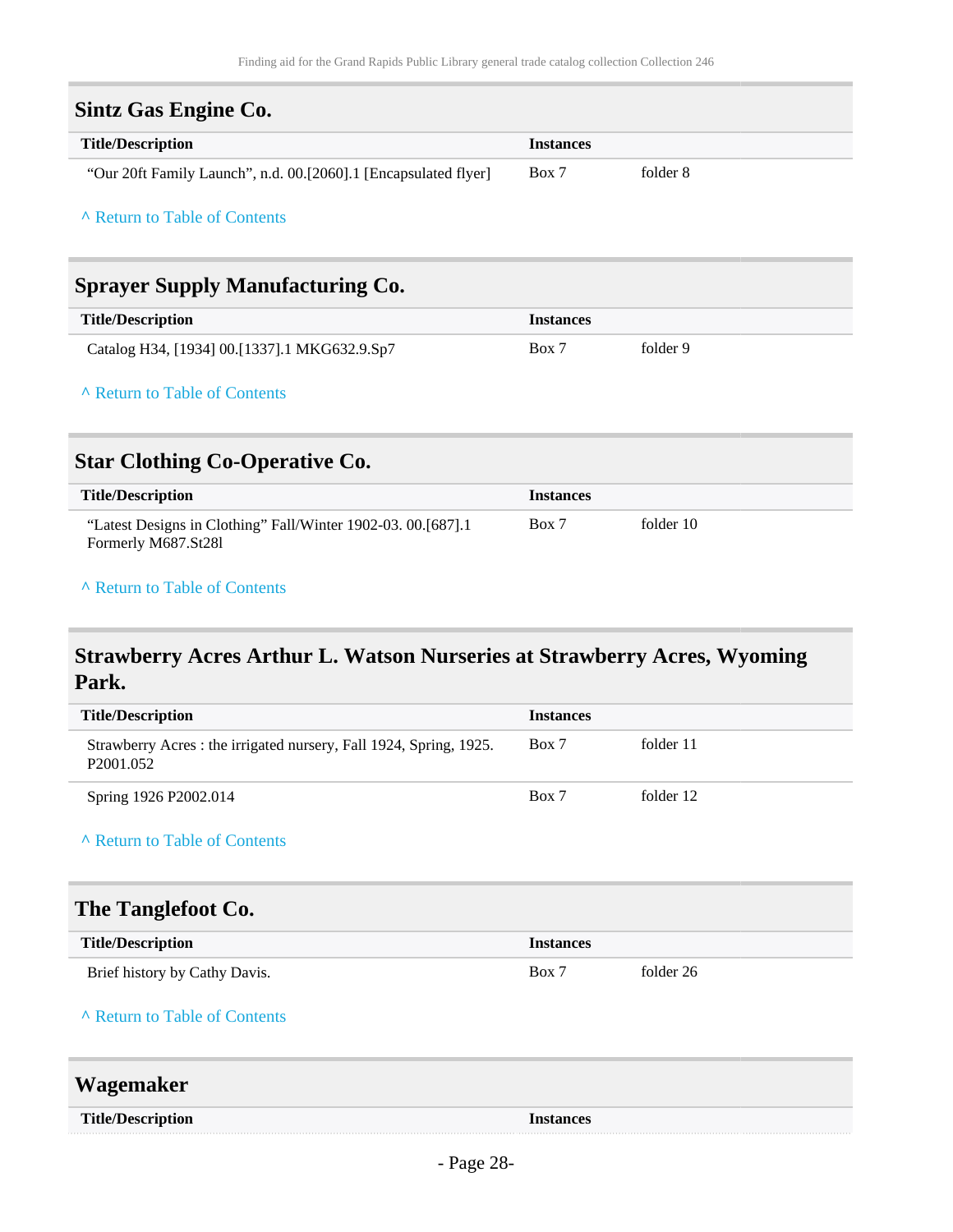| Wolverine Boats, American's Leading Out boards [folding flyer]<br>n.d. P2000.042                                                                                                                                 | Box 7 | folder 13     |
|------------------------------------------------------------------------------------------------------------------------------------------------------------------------------------------------------------------|-------|---------------|
| Wagemaker Wolverine Boats : a revolution in recreation.n.d. Has<br>Seafarer molded ply-lap catalina on cover. P2006.021 Added<br>4/4/2006                                                                        | Box 7 | folder 13.5   |
| Wolverine Boats, $1938$ [Folding brochure + price list] 00.<br>$[1678]$ . 1-2                                                                                                                                    | Box 7 | folder 14     |
| Wagemaker Wolverine Boats / Wagemaker Company, Boat<br>Division, Grand Rapids, Michigan. 1941. P2006.001 Added<br>03/02/2000                                                                                     | Box 7 | folder 14.3   |
| 1941/1942 Wagemaker Wolverine trade literature, 2005.077.1-5<br>Added 10/6/2005                                                                                                                                  | Box 7 | folder 14.5   |
| Wolverine Boats for more fun on the Water c. 1957 P2001.011                                                                                                                                                      | Box 7 | folder 15     |
| Wagemaker Wolverine Boats. "First Choice of the Boating<br>Public" n.d. Has printed sale note: DeGrout's Sales & Service<br>Johnson City, N.Y. c. 1 P2007.024 Added 3/26/2007; c. 2<br>P2008.023 Added 3/27/2008 | Box 7 | folder $15.1$ |
| Wagemaker Wolverine Boats. "The Swing is Still to Wolverine<br>Boats.", 1946<br>Date [inclusive]: 1946                                                                                                           | Box 7 | folder 15.2   |

# <span id="page-28-0"></span>**Waltile Company**

| <b>Title/Description</b>                                                                                                         | <b>Instances</b> |               |
|----------------------------------------------------------------------------------------------------------------------------------|------------------|---------------|
| Ever Endur Aluminum Waltile Color Selector: a product of<br>Waltile Company, Grand Rapids, Mich. P2004.046.9 Added<br>12/28/2004 | Box 7            | folder $15.5$ |

#### **^** [Return to Table of Contents](#page-1-0)

### <span id="page-28-1"></span>**Water Wonderland Fiber Glass Boat Co.**

| <b>Title/Description</b>                            | <b>Instances</b> |           |
|-----------------------------------------------------|------------------|-----------|
| The Boat of tomorrow is here today." N.d. P2000.031 | Box 7            | folder 16 |

### **^** [Return to Table of Contents](#page-1-0)

# <span id="page-28-2"></span>**Wheeler, M.B. Electric Co.**

| <b>Title/Description</b> | <b>Instances</b> |
|--------------------------|------------------|
|--------------------------|------------------|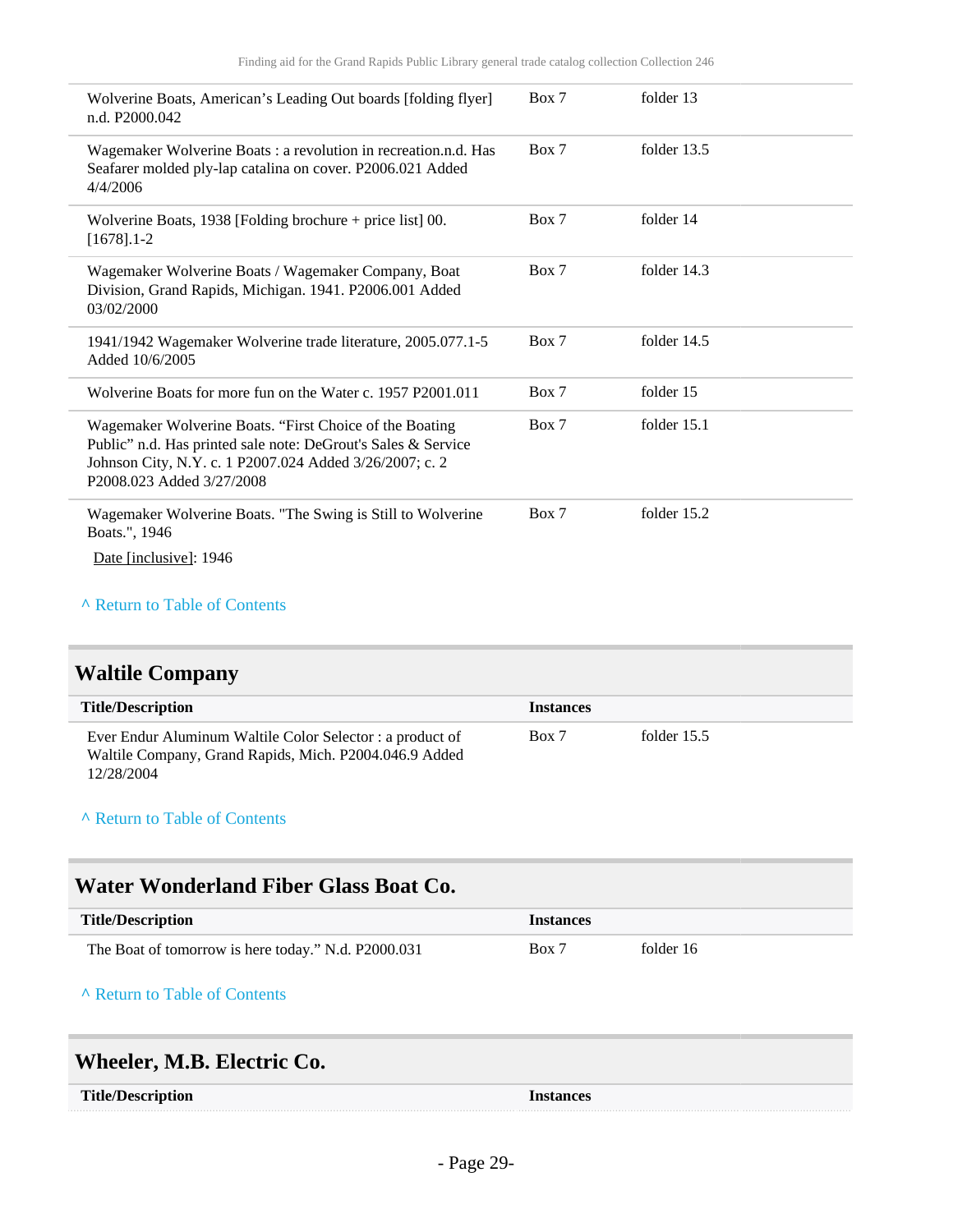| "Reliable Electric Novelties". 1902-1903 00.[683].1 Formerly | Box 7 | folder 17 |  |
|--------------------------------------------------------------|-------|-----------|--|
| M683.83.W565r                                                |       |           |  |

### <span id="page-29-0"></span>**Wheeler-Van Label Co.**

| <b>Title/Description</b>                                                          | <i>Instances</i> |                |
|-----------------------------------------------------------------------------------|------------------|----------------|
| Blue Bird Paper Products, gummed labels, seals, stickers. 1924.<br>P2004.046.5a-c | Box 7            | folder $17.25$ |

### **^** [Return to Table of Contents](#page-1-0)

### <span id="page-29-1"></span>**Wilmarth and Morman Co.**

| <b>Title/Description</b>                                                                                                                                                              | <b>Instances</b> |             |
|---------------------------------------------------------------------------------------------------------------------------------------------------------------------------------------|------------------|-------------|
| A Brief Treatise on Lathe Center Grinding and the Wilmarth $\&$<br>Morman Lathe Center Grinder. GR : Cargill, n.d. Cover title:<br>Lathe Center Grinding P2004.046.8 Added 12/28/2004 | Box 7            | folder 17.5 |
| Reversing Propellers, catalog No. 24. [ca. 1912] P2000.021                                                                                                                            | Box 7            | folder 18   |

### **^** [Return to Table of Contents](#page-1-0)

# <span id="page-29-2"></span>**Winters and Crampton Mfg. Co.**

| <b>Title/Description</b>                                                                   | <b>Instances</b> |           |
|--------------------------------------------------------------------------------------------|------------------|-----------|
| Distinctive Refrigerator Hardware. G.R.: White Printing Co., n.d.<br>P <sub>2000.010</sub> | Box 7            | folder 19 |

#### **^** [Return to Table of Contents](#page-1-0)

### <span id="page-29-3"></span>**Wolverine Brass Works**

| <b>Title/Description</b>                                                                                   | <b>Instances</b> |
|------------------------------------------------------------------------------------------------------------|------------------|
| High Grade Plumbing Specialties. Ill. Cat. H. c. 1914. 00. [1570]. 1                                       | Box 8            |
| Plumbing Brass Goods and Specialties. Cat. M. c. 1930. 00.<br>$[1571]$ .1                                  | Box 8            |
| Plumbing Brass Goods and Specialties. Cat. M. c. 1930, with June<br>1, 1937 Price List at front. P2000.006 | Box 8            |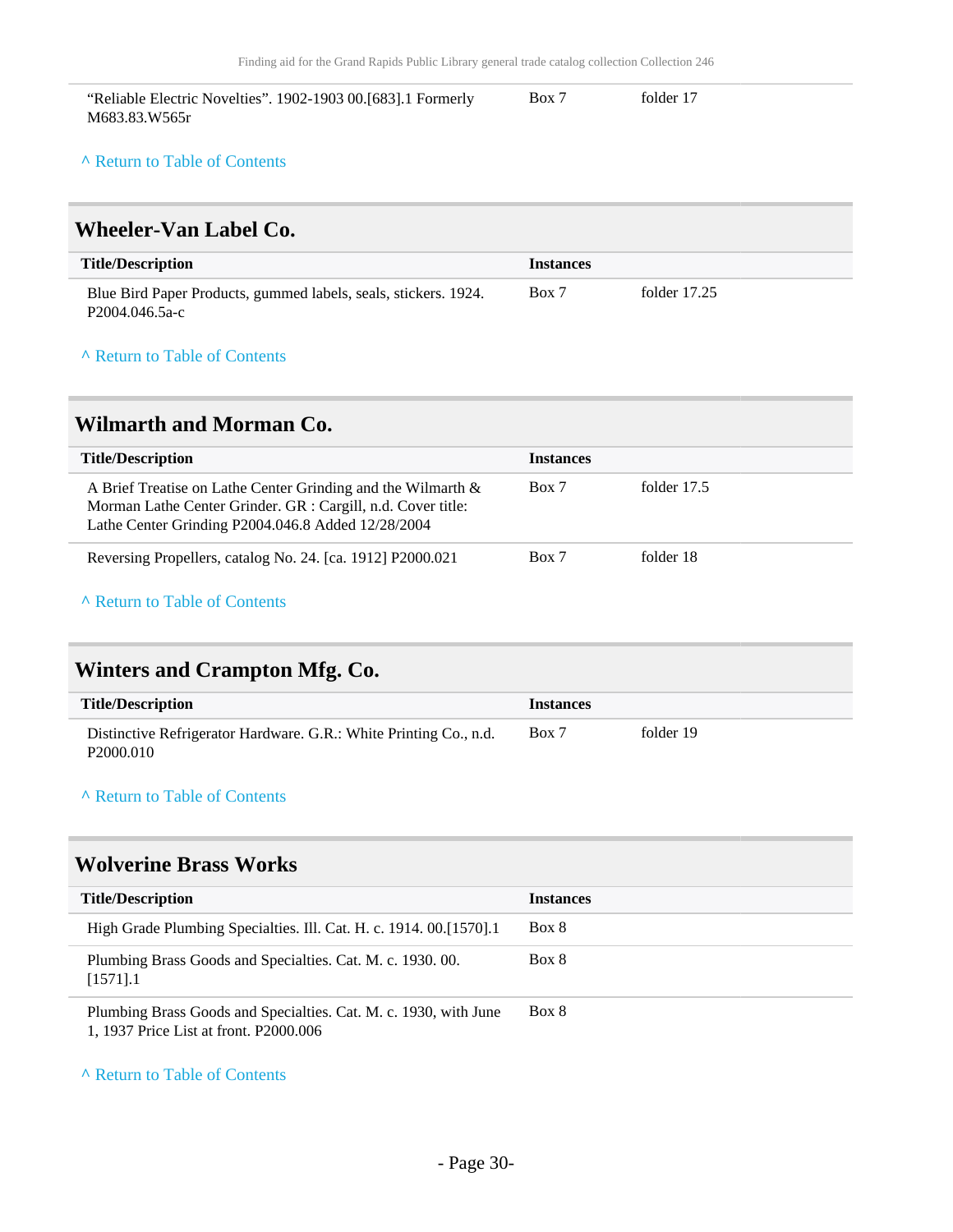## <span id="page-30-0"></span>**Wolverine Motor Works.**

| <b>Title/Description</b>                                                                                                                                                                                                                                    | <b>Instances</b> |                |
|-------------------------------------------------------------------------------------------------------------------------------------------------------------------------------------------------------------------------------------------------------------|------------------|----------------|
| Launches: Marine and Stationary Gasoline Engines and<br>Launches, Single Twin-Screw and Stern-Wheel Launches. Tugs,<br>Freight and passenger Boats / Wolverine Motor Works. GR :<br>Wolverine; Dickinson Bros., n.d., ca. 1902. P2006.010 Added<br>3/7/2006 | Box 7            | folder $19.75$ |
| Marine Engines, ca. 1903. 00. [1486]. 1 Formerly<br>M623.8723.W839m 1903                                                                                                                                                                                    | Box 7            | folder 20      |

### **^** [Return to Table of Contents](#page-1-0)

### <span id="page-30-1"></span>**Wolverine Motor Works, Bridgeport, Conn. Formerly at Grand Rapids, Mich.**

| <b>Title/Description</b>                                               | <b>Instances</b> |           |
|------------------------------------------------------------------------|------------------|-----------|
| "Wolverine" $\dots$ Built to Use $\dots$ n.d. Bulletin No. 38 2001.131 | Box 7            | folder 21 |
| A Return to Table of Contents                                          |                  |           |

### <span id="page-30-2"></span>**The Wolverine Tea Co.**

| <b>Title/Description</b>                               | <i>Instances</i> |           |
|--------------------------------------------------------|------------------|-----------|
| "Canned Goods" [price list broadside]. N.d. 00.[2062]. | Box 7            | folder 22 |

### **^** [Return to Table of Contents](#page-1-0)

### <span id="page-30-3"></span>**Woodman, A.G.**

| <b>Title/Description</b>                                                      | <b>Instances</b> |           |
|-------------------------------------------------------------------------------|------------------|-----------|
| "Bee-Keepers Supplies". 1911, 13th annual edition catalog. 00.<br>$[2063]$ .1 | Box 7            | folder 23 |

### **Scope and Contents**

This title sent for microfilming at Michigan State University, via a national agriculture document preservation grant. Returned 11/23/2005

### **^** [Return to Table of Contents](#page-1-0)

### <span id="page-30-4"></span>**Wurzburg, F.A.**

| <b>Title/Description</b> | nstances |
|--------------------------|----------|
|                          |          |

"The Open Door" Embroidery Catalog. 00.[2064].1